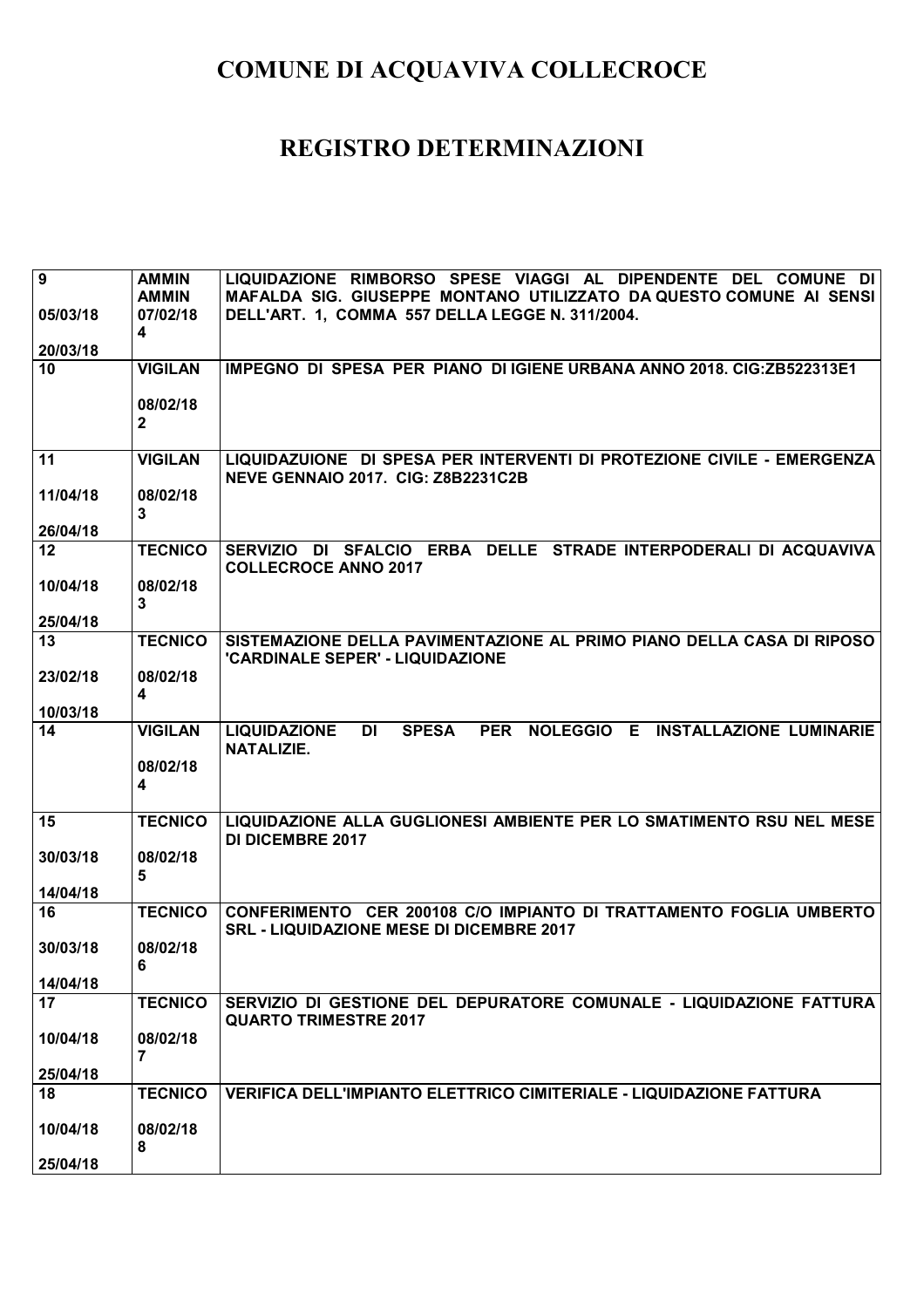| 19       | <b>AMMIN</b>               | CONCESSIONE ASSEGNO AL NUCLEO FAMILIARE EROGATO DALL'INPS AI SENSI                                             |
|----------|----------------------------|----------------------------------------------------------------------------------------------------------------|
|          | <b>AMMIN</b>               | DELL'ART. 65 DELLA LEGGE N. 448/1998.                                                                          |
| 15/02/18 | 14/02/18<br>5              |                                                                                                                |
| 02/03/18 |                            |                                                                                                                |
| 20       | <b>AMMIN</b>               | CONCESSIONE ASSEGNO AL NUCLEO FAMILIARE EROGATO DALL'INPS AI SENSI                                             |
|          | <b>AMMIN</b>               | DELL'ART. 65 DELLA LEGGE N. 448/1998.                                                                          |
| 15/02/18 | 14/02/18                   |                                                                                                                |
| 02/03/18 | 6                          |                                                                                                                |
| 21       | <b>VIGILAN</b>             | <b>SPESA</b><br><b>PER</b><br><b>ACQUISTO</b><br><b>GASOLIO PER AUTOTRAZIONE. CIG:</b><br><b>IMPEGNO</b><br>DI |
|          |                            | Z732251B63                                                                                                     |
|          | 15/02/18                   |                                                                                                                |
|          | 5                          |                                                                                                                |
| 22       | <b>VIGILAN</b>             | IMPEGNO DI SPESA PER FORNITURA E POSA IN OPERA DI DUE TELERUTTORI -                                            |
|          |                            | ACENSORE CASA DI RIPOSO. CIG: ZDE2252694                                                                       |
|          | 15/02/18                   |                                                                                                                |
|          | 6                          |                                                                                                                |
| 23       | <b>VIGILAN</b>             | IMPEGNO E LIQUIDAZIONE PER FORNITURA MATERIALE IDRICO PER RIPARAZIONE                                          |
|          |                            | ACQUEDOTTO COMUNALE. CIG:Z4C225ADC0                                                                            |
|          | 16/02/18<br>$\overline{7}$ |                                                                                                                |
|          |                            |                                                                                                                |
| 24       | <b>VIGILAN</b>             | IMPEGNO E LIQUIDAZIONE - ACQUISTO CORONE ANNO 2017. CIG: Z7220917F8                                            |
|          |                            |                                                                                                                |
| 10/04/18 | 16/02/18<br>8              |                                                                                                                |
| 25/04/18 |                            |                                                                                                                |
| 25       | <b>VIGILAN</b>             | LIQUIDAZIONE DI SPESA PER MANUTENZIONE ANNUALE CALDAIE COMUNALI.                                               |
|          |                            | <b>CIG: Z64211C1F0</b>                                                                                         |
|          | 16/02/18<br>9              |                                                                                                                |
|          |                            |                                                                                                                |
| 26       | <b>VIGILAN</b>             | <b>LIQUIDAZIONE</b><br><b>DI</b><br><b>SPESA</b><br><b>PER</b><br><b>RIPARAZIONE</b><br><b>CALDAIA SCUOLA.</b> |
| 10/04/18 | 16/02/18                   | CIG:Z892112E0E                                                                                                 |
|          | 10 <sup>1</sup>            |                                                                                                                |
| 25/04/18 |                            |                                                                                                                |
| 27       | <b>TECNICO</b>             | MEDICO SPECIALISTA IN MEDICINA DEL LAVORO AI SENSI DEL D.LGS.VO<br>N.81/2016 - LIQUIDAZIONE FATTURA            |
| 10/04/18 | 19/02/18                   |                                                                                                                |
|          | 9                          |                                                                                                                |
| 25/04/18 |                            |                                                                                                                |
| 28       | <b>RAG</b>                 | RIACCERTAMENTO ORDINARIO DEI RESIDUI ATTIVI E PASSIVI (ART. 228 TUEL)                                          |
| 14/04/18 | 20/02/18                   |                                                                                                                |
|          | 3                          |                                                                                                                |
| 29/04/18 |                            |                                                                                                                |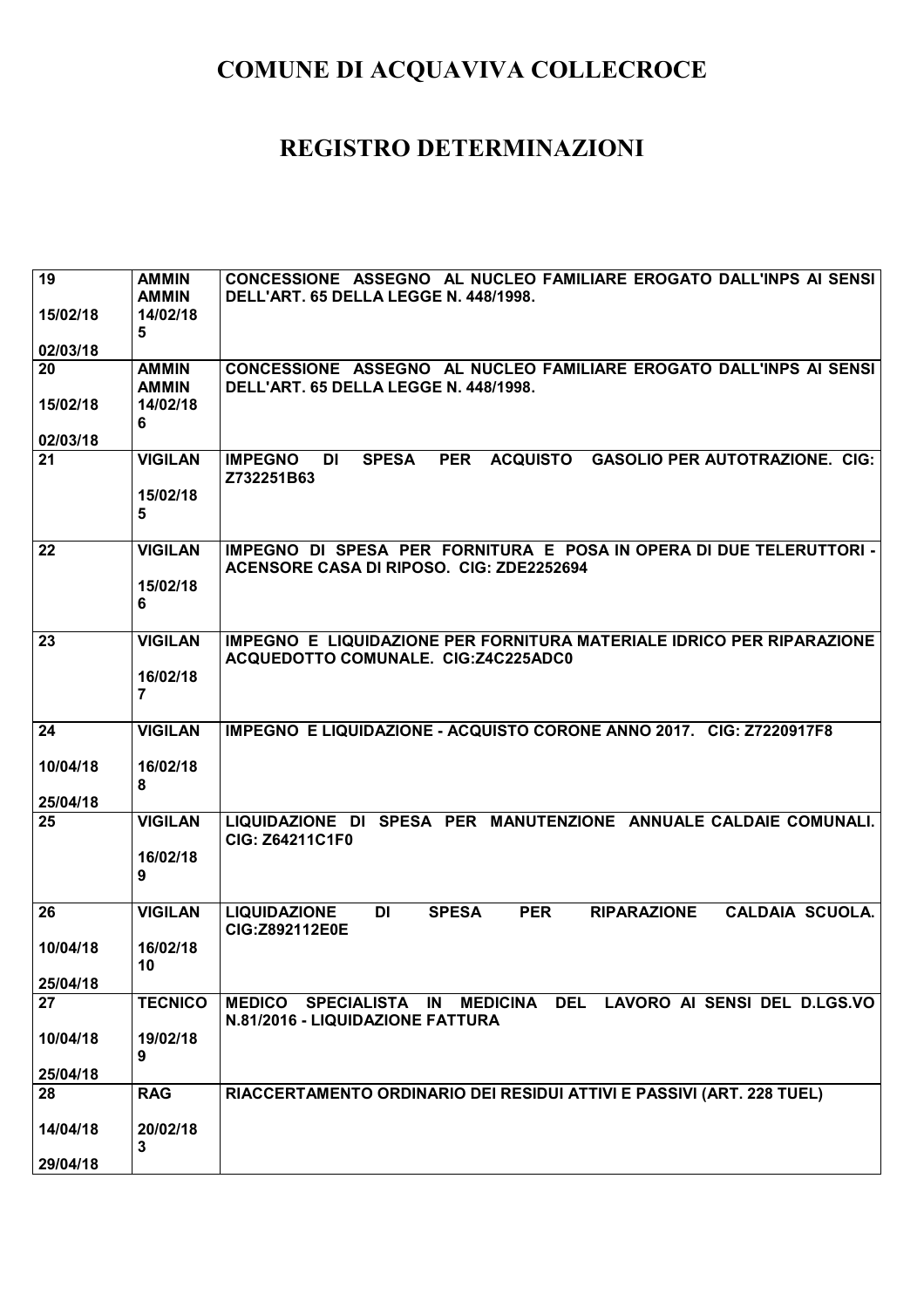| 29                   | <b>TECNICO</b>             | MULTIFUNZIONALE A BASE DI LITIO PER CUSCINETTI E<br>ACQUISTO<br><b>GRASSO</b><br><b>SUPPORTI - IMPEGNO DI SPESA</b> |
|----------------------|----------------------------|---------------------------------------------------------------------------------------------------------------------|
| 10/04/18             | 21/02/18<br>10             |                                                                                                                     |
| 25/04/18             |                            |                                                                                                                     |
| 30                   | <b>RAG</b>                 | <b>ENEL ENERGIA S.P.A. - LIQUIDAZIONE FATTURE</b>                                                                   |
| 23/02/18<br>10/03/18 | 22/02/18<br>4              |                                                                                                                     |
| 31                   | <b>AMMIN</b>               | <b>CONCESSIONE</b><br><b>ASSEGNO</b><br>DI MATERNITA' EROGATO DALL'INPS COSI' COME                                  |
|                      | <b>AMMIN</b>               | PREVISTO DALL'ART. 74 DEL DECRETO LEGISLATIVO N. 151 DEL 26/03/2001.                                                |
| 02/03/18             | 22/02/18<br>$\overline{7}$ |                                                                                                                     |
| 17/03/18             |                            |                                                                                                                     |
| 32                   | <b>VIGILAN</b>             | NEVE 2017-2018 . IMPEGNO DI SPESA PER UTILIZZO MEZZO ESTERNO<br>PIANO<br>SPARGI SALE . CIG: ZA42486FB1              |
|                      | 26/02/18<br>11             |                                                                                                                     |
| 33                   | <b>RAG</b>                 | <b>RESTITUZIONE SOMME NON DOVUTE PER TRIBUTI COMUNALI</b>                                                           |
| 01/08/18             | 28/02/18                   |                                                                                                                     |
|                      | 8                          |                                                                                                                     |
| 16/08/18             |                            |                                                                                                                     |
| 34                   | <b>VIGILAN</b>             | IMPEGNO DI SPESA PER VESTIARIO PERSONALE ESTERNO. CIG: Z97228DA2F                                                   |
| 9/03/18              | 28/02/18                   |                                                                                                                     |
| 24/03/18             | 12                         |                                                                                                                     |
| 35                   | <b>RAG</b>                 | CONFERIMENTO SERVIZIO ATTIVITA' DI COMPILAZIONE E INVIO DICHIARAZIONI                                               |
|                      |                            | <b>FISCALI.</b>                                                                                                     |
| 01/08/18             | 01/03/18                   |                                                                                                                     |
|                      | 9                          |                                                                                                                     |
| 16/08/18<br>36       | <b>TECNICO</b>             | <b>LOCULI</b><br><b>DEI</b><br><b>REALIZZAZIONE</b><br><b>CIMITERIALI</b><br>- LOTTO N.4 - DETERMINA A              |
|                      |                            | <b>CONTRARRE</b>                                                                                                    |
| 01/03/18             | 01/03/18<br>11             |                                                                                                                     |
| 16/03/18             |                            |                                                                                                                     |
| 37                   | <b>AMMIN</b>               | ELEZIONI REGIONALI DEL 22 APRILE 2018 - COSTITUZIONE DELL'UFFICIO                                                   |
|                      | <b>AMMIN</b>               | ELETTORALE COMUNALE ED AUTORIZZAZIONE AL PRESONALE DIPENDENTE A                                                     |
| 11/04/18             | 01/03/18<br>8              | PRESTARE LAVORO STRAORDINARIO.                                                                                      |
| 26/04/18             |                            |                                                                                                                     |
| 38                   | <b>AMMIN</b>               | ELEZIONI REGIONALI DEL 22 APRILE 2018 - IMPEGNO DI SPESA PER L'ACQUISTO                                             |
|                      | <b>AMMIN</b>               | DEI MANIFESTI ED IL PACCO DELLA CANCELLERIA PER IL SEGGIO ELETTORALE.                                               |
| 11/04/18             | 01/03/18                   |                                                                                                                     |
| 26/04/18             | 9                          |                                                                                                                     |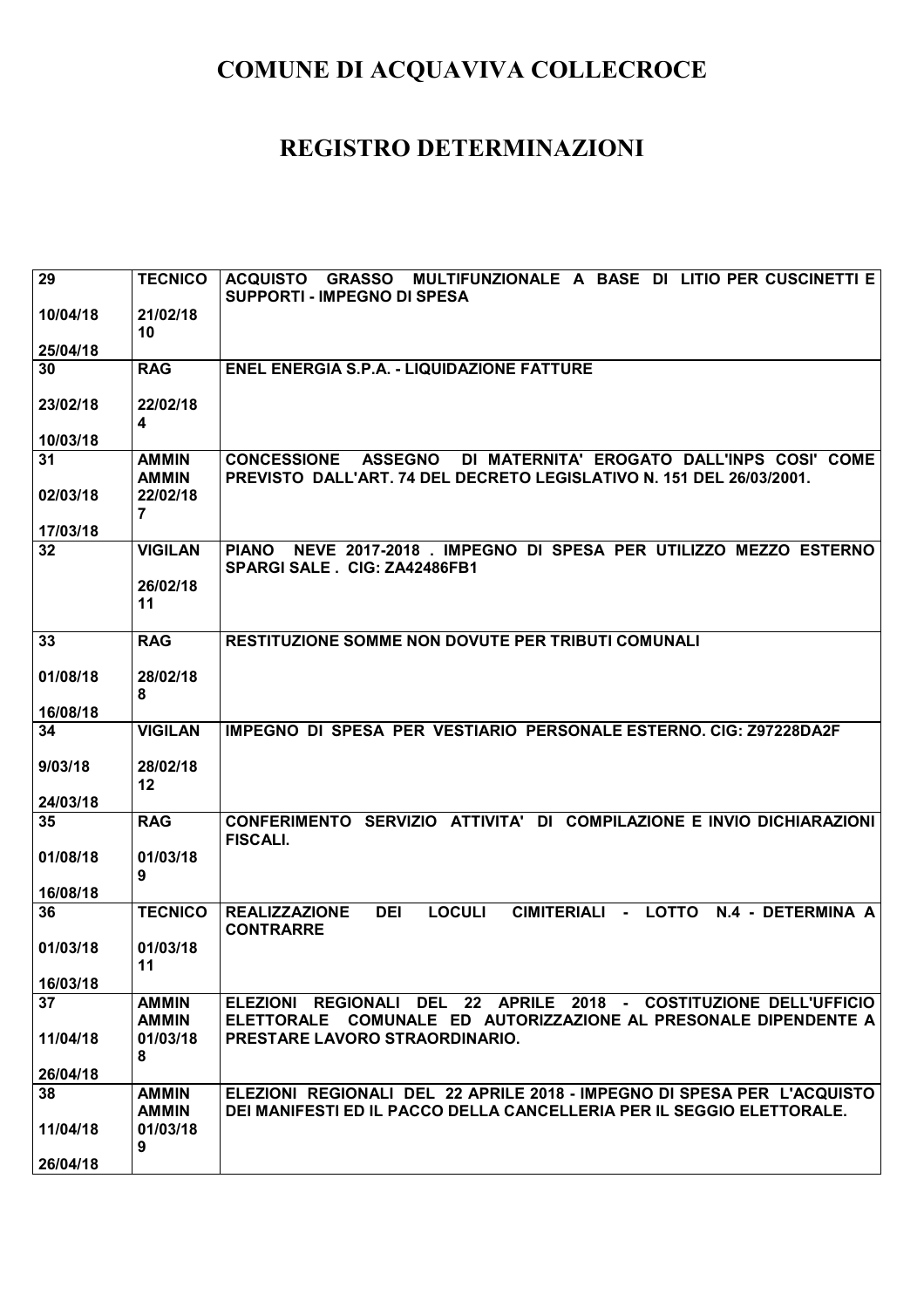| 39       | <b>AMMIN</b>                 | 04.03.2018 - LIQUIDAZIONE ONORARI DOVUTI AI<br><b>ELEZIONI</b><br><b>POLITICHE</b><br><b>DEL</b><br><b>COMPONENTI DEL SEGGIO ELETTORALE</b>                               |
|----------|------------------------------|---------------------------------------------------------------------------------------------------------------------------------------------------------------------------|
| 11/04/18 | 05/03/18                     |                                                                                                                                                                           |
| 26/04/18 | 10                           |                                                                                                                                                                           |
| 40       | <b>VIGILAN</b>               | IMPEGNO DI SPESA PER MANUTENZIONE IMPIANTO PUBBLICA ILLUMINAZIONE<br>CIG: .ZF622AE9CA                                                                                     |
| 11/04/18 | 08/03/18<br>13               |                                                                                                                                                                           |
| 26/04/18 |                              |                                                                                                                                                                           |
| 41       | <b>TECNICO</b>               | <b>MANUTENZIONE</b><br>STRAORDINARIA DELL'AUTOMEZZO N.U. IVECO<br><b>LAVORI</b><br><b>DI</b><br>CB583KL - LIQUIDAZIONE IN FAVORE DELLA DITTA OFFICINE PILLA DA            |
| 11/04/18 | 12/03/18<br>12               | <b>MONTELONGO (CB)</b>                                                                                                                                                    |
| 26/04/18 |                              |                                                                                                                                                                           |
| 42       | <b>RAG</b>                   | GESTIONE DEL SERVIZIO DI TESORERIA COMUNALE PER IL PERIODO 2018/2022.<br>A CONTRARRE E APPROVAZIONE DOCUMENTAZIONE DI<br><b>DETERMINAZIONE</b>                            |
| 31/03/18 | 13/03/18<br>10               | GARA.                                                                                                                                                                     |
| 04/05/18 |                              |                                                                                                                                                                           |
| 43       | <b>AMMIN</b><br><b>AMMIN</b> | <b>CONCESSIONE</b><br><b>ASSEGNO</b><br>DI MATERNITA' EROGATO DALL'INPS COSI' COME<br>PREVISTO DALL'ART. 74 DEL DECRETO LEGISLATIVO N. 151 DEL 26/03/2001.                |
| 22/03/18 | 15/03/18<br>11               |                                                                                                                                                                           |
| 06/04/18 |                              |                                                                                                                                                                           |
| 44       | <b>VIGILAN</b>               | SPESA PER SERVIZIO MEZZI COMPLESSI ALLA COOP.IL<br><b>LIQUIDAZIONE</b><br>DI<br>MOSAICO CIG:Z34213FA6B - CIG: Z2A213FBA5                                                  |
| 11/04/18 | 16/03/18<br>14               |                                                                                                                                                                           |
| 26/04/18 |                              |                                                                                                                                                                           |
| 45       | <b>VIGILAN</b>               | <b>MEZZI</b><br><b>COMPLESSI ALLA</b><br>COOP. IL<br><b>MOSAICO IN ASSENZA</b><br><b>AFFIDAMENTO</b><br>DELL'AUTISTA PER IL MESE DI FEBBRAIO MARZO 2018. IMPEGNO DI SPESA |
|          | 16/03/18<br>15               | PER I MESI DI GENNAIO, FEBBRAIO E MARZO 2018.                                                                                                                             |
| 46       | <b>VIGILAN</b>               | DITTA IL<br>MOSAICO DEL SERVIZIO DI AUTISTA MACCHINA<br><b>INCARICO</b><br><b>ALLA</b><br><b>COMPATATRICE E MEZZI COMPLESSI COMUNALI. ANNO 2018 MESE DI MARZO</b>         |
|          | 16/03/18<br>16               |                                                                                                                                                                           |
| 47       | <b>AMMIN</b><br><b>AMMIN</b> | IMPEGNO DI SPESA PER L'ACQUISTO DI MATERIALI DI CANCELLERIA PER GLI<br>UFFICI COMUNALI E LA RILEGATURA DEI REGISTRI DELLO STATO CIVILE                                    |
| 16/04/18 | 22/03/18<br>12               | DELL'ANNO 2017.                                                                                                                                                           |
| 01/05/18 |                              |                                                                                                                                                                           |
| 48       | <b>AMMIN</b><br><b>AMMIN</b> | COMPENSO PER PROGETTO OBIETTIVO AL<br><b>SIG. GIUSEPPE</b><br><b>LIQUIDAZIONE</b><br><b>MONTANO.</b>                                                                      |
| 11/04/18 | 22/03/18<br>13               |                                                                                                                                                                           |
| 26/04/18 |                              |                                                                                                                                                                           |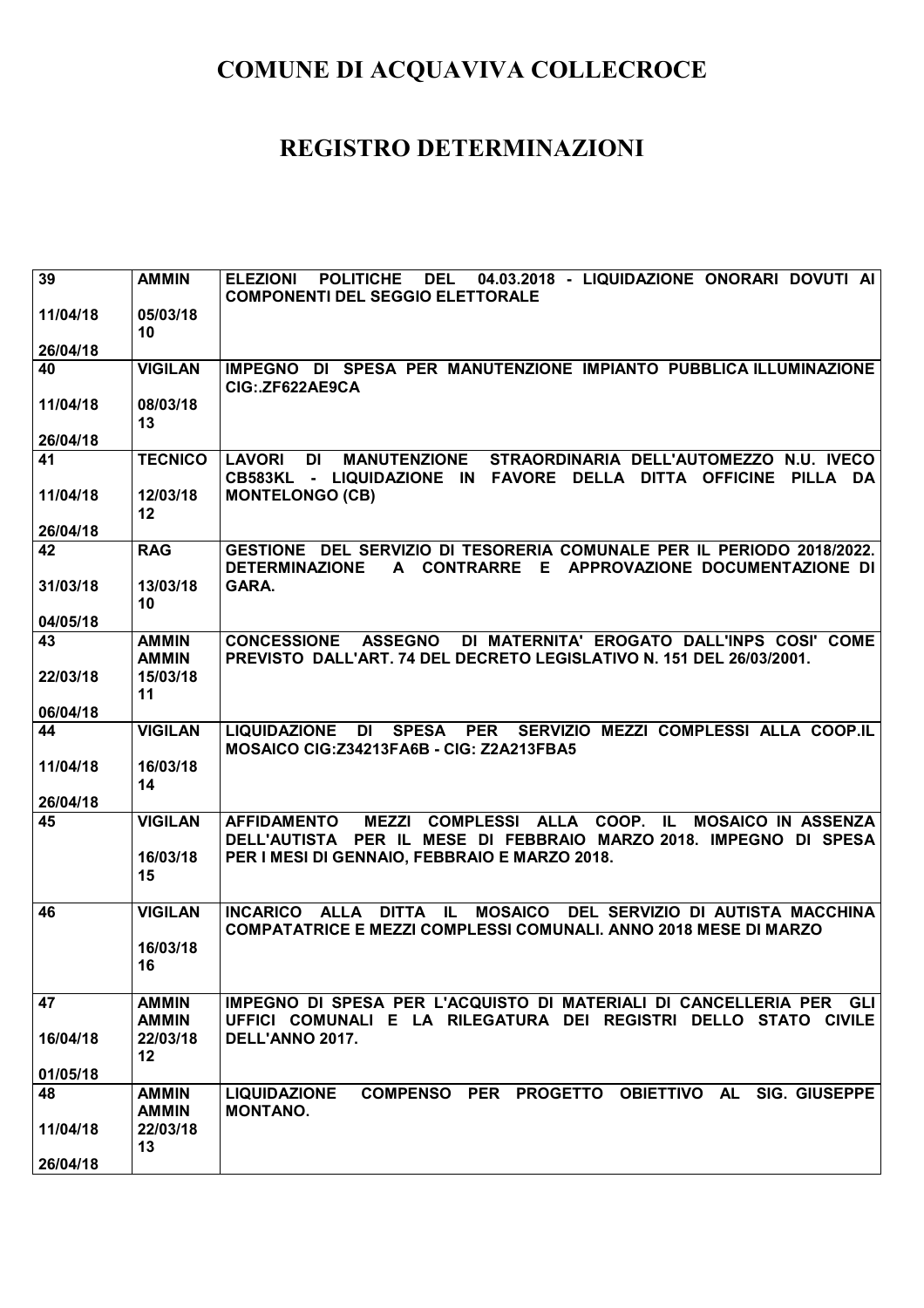| 49       | <b>TECNICO</b> | N.102/2004<br>SS.MM.II - ECCEZIONALI AVVERSITÀ<br><b>DECRETO</b><br><b>LEGISLATIVO</b><br>E.                                                           |
|----------|----------------|--------------------------------------------------------------------------------------------------------------------------------------------------------|
|          |                | ATMOSFERICHE VERIFICATESI DAL 4 AL 7 MARZO 2015 - MISURE VOLTE<br><b>AL</b>                                                                            |
| 04/10/18 | 26/03/18       | RIPRISTINO DELLE INFRASTRUTTURE CONNESSE ALL'ATTIVITÀ AGRICOLA DI CUI                                                                                  |
|          | 13             | ALLA D.G.R. N. 193/2017 - AFFIDAMENTO LAVORI                                                                                                           |
| 19/10/18 |                |                                                                                                                                                        |
| 50       | <b>VIGILAN</b> | IMPEGNO DI SPESA PER MANUTENZIONE ESTINTORI IN BENI COMUNALI. ANNO                                                                                     |
| 11/04/18 | 27/03/18       | 2018 CIG: Z8722F18F0                                                                                                                                   |
|          | 17             |                                                                                                                                                        |
| 26/04/18 |                |                                                                                                                                                        |
| 51       | <b>TECNICO</b> | LIQUIDAZIONE ALLA GUGLIONESI AMBIENTE PER LO SMATIMENTO RSU NEI MESI DI                                                                                |
|          |                | <b>GENNAIO E FEBBRAIO 2018</b>                                                                                                                         |
| 11/04/18 | 28/03/18       |                                                                                                                                                        |
|          | 14             |                                                                                                                                                        |
| 26/04/18 |                |                                                                                                                                                        |
| 52       | <b>TECNICO</b> | CONFERIMENTO CER 200108 C/O IMPIANTO DI TRATTAMENTO FOGLIA UMBERTO<br><b>SRL - LIQUIDAZIONE MESI DI GENNAIO E FEBBRAIO 2018</b>                        |
| 11/04/18 | 28/03/18       |                                                                                                                                                        |
|          | 15             |                                                                                                                                                        |
| 26/04/18 |                |                                                                                                                                                        |
| 53       | <b>TECNICO</b> | <b>GRASSO MULTIFUNZIONALE A BASE DI LITIO PER CUSCINETTI E</b><br><b>ACQUISTO</b><br><b>SUPPORTI - LIQUIDAZIONE FATTURA</b>                            |
| 11/04/18 | 28/03/18       |                                                                                                                                                        |
|          | 16             |                                                                                                                                                        |
| 26/04/18 |                |                                                                                                                                                        |
| 54       | <b>AMMIN</b>   | <b>DEL</b><br>22 APRILE 2018 - IMPEGNO DI SPESA PER INVIO<br><b>ELEZIONI</b><br><b>REGIONALI</b><br>CARTOLINE PER ELETTORI RESIDENTI ALL'ESTERO.       |
|          |                |                                                                                                                                                        |
| 15/06/18 | 28/03/18       |                                                                                                                                                        |
|          | 14             |                                                                                                                                                        |
| 30/06/18 |                |                                                                                                                                                        |
| 55       | <b>AMMIN</b>   | ELEZIONI POLITICHE DEL 4 MARZO 2018 - LIQUIDAZIONE COMPENSO PER LAVORO                                                                                 |
|          | <b>AMMIN</b>   | STRAORDINARIO AL PERSONALE DIPENDENTE.                                                                                                                 |
| 11/04/18 | 29/03/18       |                                                                                                                                                        |
| 26/04/18 | 15             |                                                                                                                                                        |
| 56       | <b>AMMIN</b>   | LIQUIDAZIONE DI SPESA RIGUARDANTE LA FORNITURA DEI REGISTRI DELLO                                                                                      |
|          | <b>AMMIN</b>   | <b>STATO</b><br><b>CARTELLE RACCOGLITRICI PER</b><br><b>CIVILE</b><br><b>DELL'ANNO</b><br>2018<br>Е<br><b>DELLE</b>                                    |
| 9/05/18  | 29/03/18       | <b>L'UFFICIO DI STATO CIVILE.</b>                                                                                                                      |
|          | 16             |                                                                                                                                                        |
| 24/05/18 |                |                                                                                                                                                        |
| 57       | <b>RAG</b>     | DETERMINAZIONE A CONTRATTARE (ART. 192 TUEL) - PRESTITO ORDINARIO                                                                                      |
| 03/04/18 | 30/03/18       |                                                                                                                                                        |
|          | 11             |                                                                                                                                                        |
| 18/04/18 |                |                                                                                                                                                        |
| 58       | <b>VIGILAN</b> | <b>IMPIANTO</b><br><b>LIQUIDAZIONE</b><br><b>SPESA</b><br><b>PER</b><br><b>MANUTENZIONE</b><br><b>PUBBLICA</b><br>DI<br>ILLUMINAZIONE. CIG: ZF622AE9CA |
|          | 05/04/18<br>18 |                                                                                                                                                        |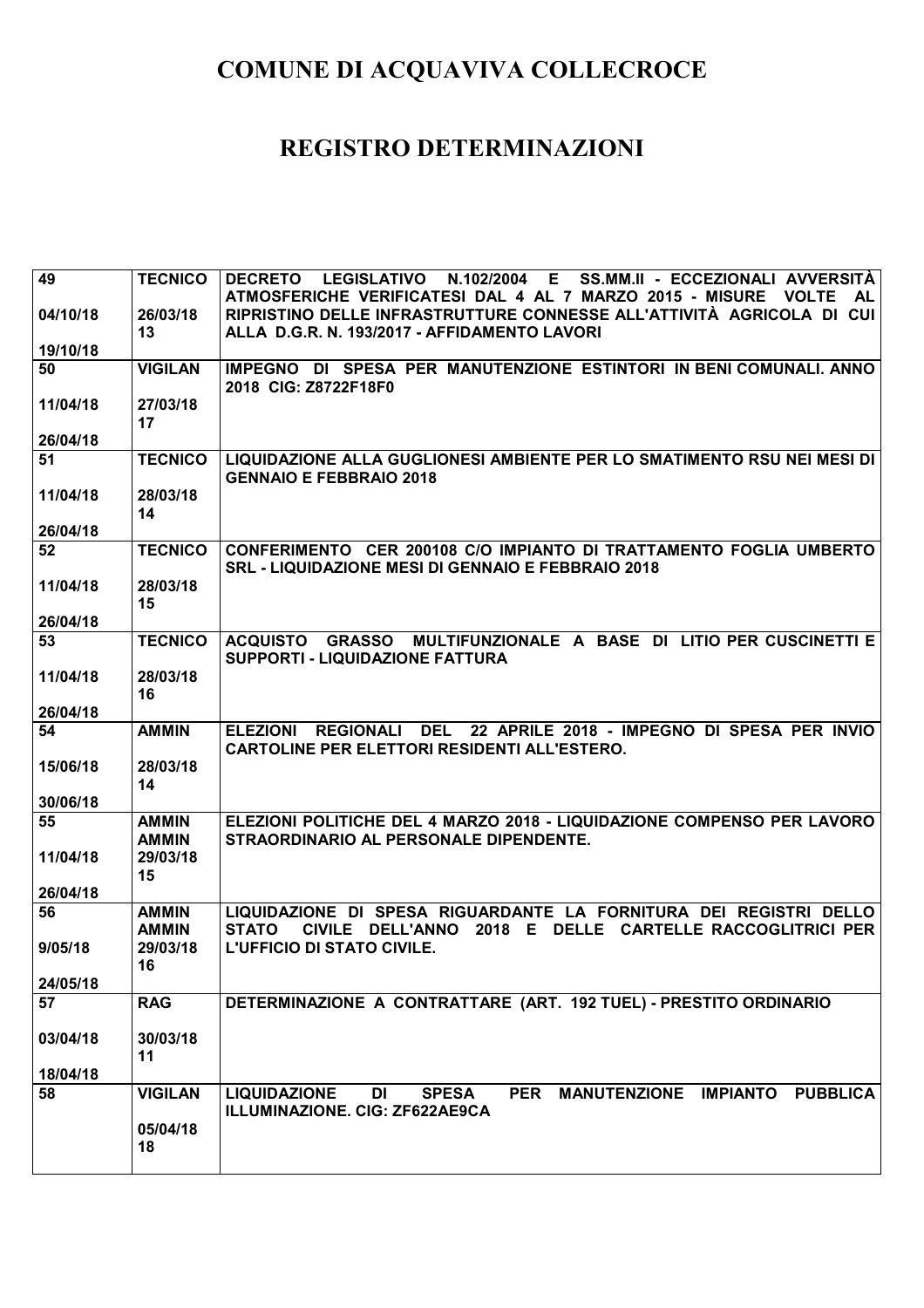| $\overline{59}$ | <b>VIGILAN</b> | LIQUIDAZIONE DI SPESA PER ACQUISTO GASOLIO PER AUTOTRAZIONE. CIG:                                                                                          |
|-----------------|----------------|------------------------------------------------------------------------------------------------------------------------------------------------------------|
|                 | 05/04/18       | Z732251B63 IMPEGNO DI SPESA PER ADDOBBO FIORIERE IN OCCASSIONE DEL I°<br><b>MAGGIO.</b>                                                                    |
|                 | 19             |                                                                                                                                                            |
| 60              | <b>TECNICO</b> | LAVORI DI 'SISTEMAZIONE DEI DISSESTI IDROGEOLOGICI IN C.DA MACCHIONE -                                                                                     |
|                 |                | SELVALONGA' - LIQUIDAZIONE 1° E ULTIMO S.A.L. ALL'IMPRESA                                                                                                  |
| 11/04/18        | 05/04/18       |                                                                                                                                                            |
| 26/04/18        | 17             |                                                                                                                                                            |
| 61              | <b>TECNICO</b> | GESTIONE DEL SERVIZIO DEL DEPURATORE COMUNALE - AFFIDAMENTO ANNO                                                                                           |
|                 |                | 2018                                                                                                                                                       |
| 11/04/18        | 05/04/18<br>18 |                                                                                                                                                            |
| 26/04/18        |                |                                                                                                                                                            |
| 62              | <b>RAG</b>     | DETERMINAZIONE A CONTRATTARE (ART. 192 TUEL) - PRESTITO ORDINARIO -<br>RETTIFICA DETERMINAZIONE N. 11 DEL 30.03.2018                                       |
| 06/04/18        | 06/04/18       |                                                                                                                                                            |
| 21/04/18        | 12             |                                                                                                                                                            |
| 63              | <b>RAG</b>     | <b>ENEL ENERGIA SPA - LIQUIDAZIONE FATTURE</b>                                                                                                             |
|                 |                |                                                                                                                                                            |
| 10/04/18        | 9/04/18<br>13  |                                                                                                                                                            |
| 25/04/18        |                |                                                                                                                                                            |
| 64              | <b>TECNICO</b> | ATTIVAZIONE BORSA LAVORO - APPROVAZIONE PROGETTO, AVVISO ED ALLEGATI                                                                                       |
| 9/04/18         | 9/04/18        |                                                                                                                                                            |
|                 | 19             |                                                                                                                                                            |
| 24/04/18        |                |                                                                                                                                                            |
| 65              | <b>TECNICO</b> | <b>PERIODICA E</b><br>MANUTENZIONE DELL'AUTOMEZZO N.U. - IVECO<br><b>REVISIONE</b><br>CR583KL - IMPEGNO DI SPESA IN FAVORE DI CARROZZERIA FERRARA GABRIELE |
| 11/04/18        | 9/04/18        | <b>SNC</b>                                                                                                                                                 |
| 26/04/18        | 20             |                                                                                                                                                            |
| 66              | <b>AMMIN</b>   | IMPEGNO DI SPESA PER LA FORNITURA DI UN PERSONAL COMPUTER, UN HARD                                                                                         |
|                 | <b>AMMIN</b>   | DISK, N. 3 ANTIVIRUS, UNA TASTIERA, UN MOUSE OLTRE ALL'ASSISTENZA                                                                                          |
| 11/04/18        | 9/04/18        | TECNICA HARDWARE SUI PERSONAL COMPUTER IN DOTAZIONE AGLI UFFICI                                                                                            |
| 26/04/18        | 17             | <b>COMUNALI.</b>                                                                                                                                           |
| 67              | <b>TECNICO</b> | LOCULI CIMITERIALI - LOTTO N.4'<br><b>LAVORI</b><br><b>'REALIZZAZIONE</b><br><b>DEI</b><br>DI<br>APPROVAZIONE VERBALI DI GARA E AGGIUDICAZIONE PROVVISORIA |
| 10/04/18        | 9/04/18<br>21  |                                                                                                                                                            |
| 25/04/18        |                |                                                                                                                                                            |
| 68              | <b>VIGILAN</b> | IMPEGNO DI SPESA PER TAGLIO E SFOLTIMENTO ALBERI ALL'INTERNO DEL<br><b>CIMITERO.</b>                                                                       |
|                 | 10/04/18       |                                                                                                                                                            |
|                 | 20             |                                                                                                                                                            |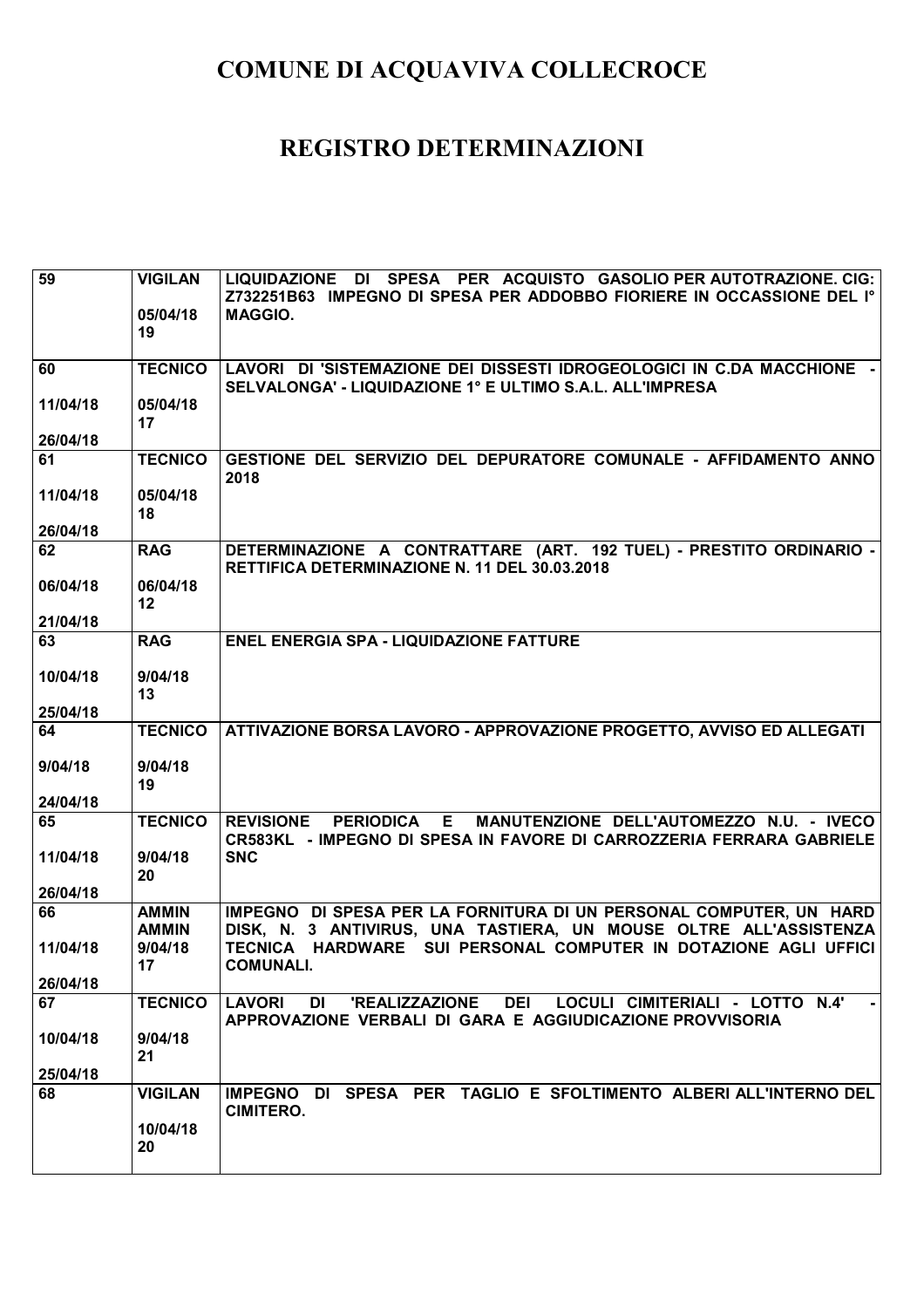| 69                   | <b>TECNICO</b>                         | VERSAMENTO CONTRIBUTI ANAC - INTERVENTI VARI - LIQUIDAZIONE                                                                 |
|----------------------|----------------------------------------|-----------------------------------------------------------------------------------------------------------------------------|
| 12/04/18             | 12/04/18<br>22                         |                                                                                                                             |
| 27/04/18             |                                        |                                                                                                                             |
| 70                   | <b>AMMIN</b>                           | LIQUIDAZIONE RIMBORSO SPESE VIAGGI AL DIPENDENTE DEL COMUNE DI                                                              |
| 26/04/18<br>11/05/18 | <b>AMMIN</b><br>18/04/18<br>18         | MONTEMITRO SIG. LUCA PASCIULLO UTILIZZATO DA QUESTO COMUNE AI SENSI<br>DELL'ART. 1, COMMA 557 DELLA LEGGE N. 311/2004.      |
| 71                   | <b>AMMIN</b>                           | LIQUIDAZIONE RIMBORSO SPESE VIAGGI AL DIPENDENTE DEL COMUNE DI                                                              |
| 26/04/18             | <b>AMMIN</b><br>18/04/18<br>19         | MAFALDA SIG. GIUSEPPE MONTANO UTILIZZATO DA QUESTO COMUNE AI SENSI<br>DELL'ART. 1, COMMA 557 DELLA LEGGE N. 311/2004.       |
| 11/05/18             |                                        |                                                                                                                             |
| 72<br>01/08/18       | <b>RAG</b><br><b>AMMIN</b><br>19/04/18 | LIQUIDAZIONE DI SPESA PER CORSO DI FORMAZIONE 'CONTABILITA' ECONOMICO -<br><b>PATRIMONIALE'</b>                             |
|                      | 14                                     |                                                                                                                             |
| 16/08/18             |                                        |                                                                                                                             |
| 73                   | <b>RAG</b>                             | SPESA PER ACQUISTO MODULO SERVIZIO ECONOMICO -<br><b>IMPEGNO</b><br>DI<br><b>PATRIMONIALE ANNO 2017</b>                     |
| 23/10/18             | 19/04/18                               |                                                                                                                             |
|                      | 15                                     |                                                                                                                             |
| 07/11/18             |                                        |                                                                                                                             |
| 74                   | <b>AMMIN</b><br><b>AMMIN</b>           | IMPEGNO E LIQUIDAZIONE PER LA FORNITURA DEI LIBRI DI TESTO AGLI ALUNNI<br>DELLA SCUOLA PRIMARIA A.S. 2017/2018.             |
| 26/04/18             | 19/04/18                               |                                                                                                                             |
|                      | 20                                     |                                                                                                                             |
| 11/05/18             |                                        |                                                                                                                             |
| 75                   | <b>RAG</b>                             | RIVERSAMENTO ARRETRATI TEFA ALLA PROVINCIA DI CAMPOBASSO                                                                    |
| 30/10/18             | 23/04/18                               |                                                                                                                             |
|                      | 16                                     |                                                                                                                             |
| 14/11/18             |                                        |                                                                                                                             |
| 76                   | <b>AMMIN</b><br><b>AMMIN</b>           | ELEZIONI REGIONALI DEL 22 APRILE 2018 - LIQUIDAZIONE ONORARI DOVUTI AI<br><b>COMPONENTI DEL SEGGIO ELETTORALE.</b>          |
| 03/05/18             | 23/04/18                               |                                                                                                                             |
|                      | 21                                     |                                                                                                                             |
| 18/05/18             |                                        |                                                                                                                             |
| 77                   | <b>TECNICO</b>                         | INTERVENTI DI RIPRISTINO DI UN TRATTO DI STRADA ALL'INTERNO DEL CENTRO<br><b>ABITATO - IMPEGNO DI SPESA</b>                 |
| 26/04/18             | 23/04/18<br>23                         |                                                                                                                             |
| 11/05/18             |                                        |                                                                                                                             |
| 78                   | <b>RAG</b>                             | IMPEGNO E LIQUIDAZIONE QUOTA ADESIONE ALL'A.N.U.T.E.L. (ASSOCIAZIONE<br>NAZIONALE UFFICI TRIBUTI ENTI LOCALI) PER ANNO 2018 |
| 01/08/18             | 24/04/18                               |                                                                                                                             |
|                      | 17                                     |                                                                                                                             |
| 16/08/18             |                                        |                                                                                                                             |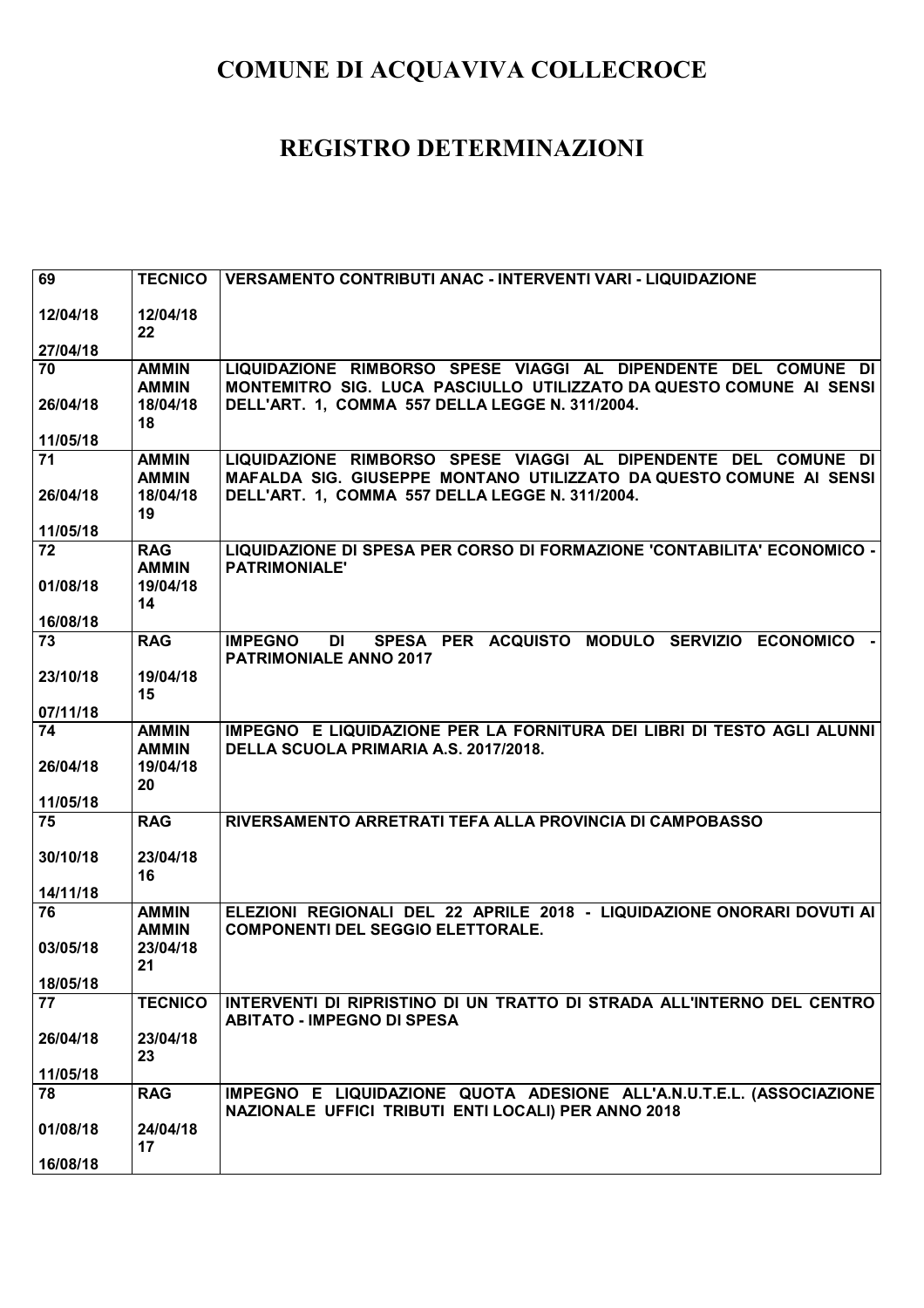| $\overline{79}$      | <b>RAG</b>                   | LIBERA -******                                                                                                                                                            |
|----------------------|------------------------------|---------------------------------------------------------------------------------------------------------------------------------------------------------------------------|
|                      | 24/04/18<br>18               |                                                                                                                                                                           |
| 80                   | <b>TECNICO</b>               | BORSA LAVORO PER IL POTENZIAMENTO DEL SERVIZIO DI SPAZZAMENTO,<br>MANUTENZIONE DEL VERDE PUBBLICO, DEL PATRIMONIO E DEGLI IMMOBILI                                        |
|                      | 26/04/18<br>24               | COMUNALI, PER ATTIVITA' DI SUPPORTO ALLA RACCOLTA DIFFERENZIATA PORTA<br>A PORTA, NONCHÉ DI<br>SUPPORTO AL SERVIZIO SCUOLABUS - NOMINA<br><b>COMMISSIONE DI GARA</b>      |
| 81                   | <b>TECNICO</b>               | BORSA LAVORO PER IL POTENZIAMENTO DEL SERVIZIO DI SPAZZAMENTO,<br>MANUTENZIONE DEL VERDE PUBBLICO, DEL PATRIMONIO E DEGLI IMMOBILI                                        |
| 24/05/18<br>08/06/18 | 26/04/18<br>25               | COMUNALI, PER ATTIVITA' DI SUPPORTO ALLA RACCOLTA DIFFERENZIATA PORTA<br>A PORTA, NONCHÉ DI SUPPORTO AL SERVIZIO SCUOLABUS - APPROVAZIONE<br><b>VERBALE E GRADUATORIA</b> |
| 82                   | <b>AMMIN</b>                 | SERVIZIO DI SPAZZAMENTO E PULIZIA STRAORDINARIA DELLE STRADE DEL<br>CENTRO URBANO IN VISTA DELLE MANIFESTAZIONI PRIMAVERILI. AFFIDAMENTO                                  |
| 03/05/18             | 26/04/18<br>24               |                                                                                                                                                                           |
| 18/05/18             |                              |                                                                                                                                                                           |
| 83                   | <b>AMMIN</b><br><b>AMMIN</b> | IMPEGNO DI SPESA PER ACQUISTO ARREDAMENTO DA UFFICIO.                                                                                                                     |
| 03/05/18             | 26/04/18<br>23               |                                                                                                                                                                           |
| 18/05/18             |                              |                                                                                                                                                                           |
| 84                   | <b>TECNICO</b>               | LAVORI DI REALIZZAZIONE DEI LOCULI CIMITERIALI - LOTTO N.4 - AGGIUDICAZIONE<br><b>DEFINITIVA</b>                                                                          |
| 24/05/18<br>08/06/18 | 30/04/18<br>26               |                                                                                                                                                                           |
| 85                   | <b>TECNICO</b>               | DI REALIZZAZIONE DEI LOCULI CIMITERIALI - LOTTO N.4 - INCARICO<br>LAVORI<br><b>PROFESSIONALE COLLAUDO STATICO</b>                                                         |
| 24/05/18             | 30/04/18<br>27               |                                                                                                                                                                           |
| 08/06/18             |                              |                                                                                                                                                                           |
| 86                   | <b>TECNICO</b>               | CONFERIMENTO CER 200108 C/O IMPIANTO DI TRATTAMENTO FOGLIA UMBERTO<br><b>SRL - LIQUIDAZIONE MESE DI MARZO 2018</b>                                                        |
| 24/05/18             | 02/05/18<br>28               |                                                                                                                                                                           |
| 08/06/18             |                              |                                                                                                                                                                           |
| 87                   | <b>TECNICO</b>               | DEPURATORE COMUNALE - LIQUIDAZIONE<br><b>DEL</b><br>SERVIZIO DEL<br><b>GESTIONE</b><br><b>FATTURA PRIMO TRIMESTRE 2018</b>                                                |
| 24/05/18             | 02/05/18<br>29               |                                                                                                                                                                           |
| 08/06/18             |                              |                                                                                                                                                                           |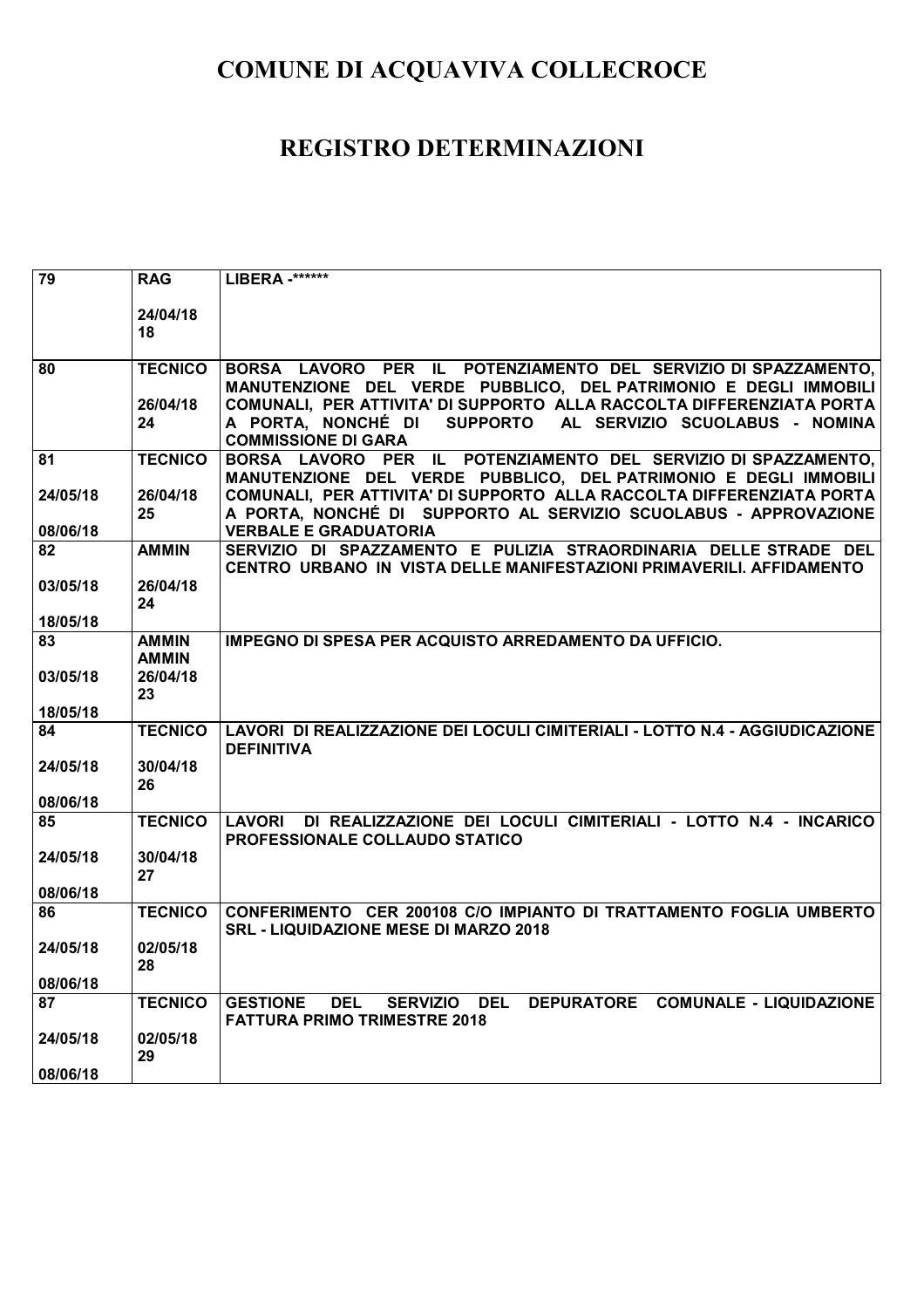|                | <b>TECNICO</b> | PRA MOLISE 2007/2013 - FONDO DI SVILUPPO E COESIONE 2007/2013 -                                                             |
|----------------|----------------|-----------------------------------------------------------------------------------------------------------------------------|
| 88             |                | DELIBERA CIPE 3 AGOSTO 2011, N.62 - APQ 'EVENTI ATMOSFERICI 2008 8OPCM                                                      |
|                | 02/05/18       | 3734/09)' - LAVORI DI 'SISTEMAZIONE DI DISSESTI IN C.DA MACCHIONE -                                                         |
| 24/05/18       | 30             | SELVALONGA' - LIQUIDAZIONE COMPETENZE TECNICHE ARCH. CONTESTABILEPRA                                                        |
|                |                | MOLISE 2007/2013 - FONDO DI SVILUPPO E COESIONE 2007/2013 - DELIBERA CIPE 3                                                 |
| 08/06/18       |                | AGOSTO 2011, N.62 - APQ 'EVENTI ATMOSFERICI 2008 8OPCM 3734/09)' - LAVORI                                                   |
|                |                | 'SISTEMAZIONE DI DISSESTI IN C.DA MACCHIONE<br>- SELVALONGA' -<br>DI<br>LIQUIDAZIONE COMPETENZE TECNICHE ARCH. CONTESTABILE |
| 89             | <b>TECNICO</b> | LAVORI DI ADEGUAMENTO EDIFICIO SCOLASTICO 'N. NERI' - LIQUIDAZIONE                                                          |
|                |                | <b>COMPETENZE TECNICHE ARCH. CATERINA</b>                                                                                   |
| 24/05/18       | 02/05/18       |                                                                                                                             |
|                | 31             |                                                                                                                             |
| 08/06/18       |                |                                                                                                                             |
| 90             | <b>AMMIN</b>   | ELEZIONI REGIONALI DEL 22 APRILE 2018 - LIQUIDAZIONE DI SPESA PER LA                                                        |
|                | <b>AMMIN</b>   | FORNITURA DEI MANIFESTI ED IL PACCO DELLA CANCELLERIA PER IL SEGGIO                                                         |
| 9/05/18        | 03/05/18       | <b>ELETTORALE.</b>                                                                                                          |
| 24/05/18       | 25             |                                                                                                                             |
| 91             | <b>RAG</b>     | APPROVAZIONE RUOLO ORDINARIO TARI 2018                                                                                      |
|                |                |                                                                                                                             |
| 01/08/18       | 07/05/18       |                                                                                                                             |
|                | 19             |                                                                                                                             |
| 16/08/18       |                |                                                                                                                             |
| 92             | <b>RAG</b>     | IMPEGNO DI SPESA DEL SERVIZIO DI ATTIVAZIONE E MANUTENZIONE MANDATI E                                                       |
|                |                | REVERSALI ELETTRONICI OPI E COLLEGAMENTO A SIOPE+                                                                           |
| 01/08/18       | 07/05/18<br>20 |                                                                                                                             |
| 16/08/18       |                |                                                                                                                             |
| 93             | <b>RAG</b>     | <b>DELLA</b><br><b>COMMISSIONE</b><br>DI AGGIUDICAZIONE PER L'AFFIDAMENTO<br><b>NOMINA</b>                                  |
|                |                | <b>DEL</b><br>SERVIZIO DI TESORERIA COMUNALE (D.LGS. 18 APRILE 2016, N. 50, ART.                                            |
| 11/05/18       | 07/05/18       | 77)                                                                                                                         |
|                | 21             |                                                                                                                             |
| 26/05/18       |                |                                                                                                                             |
| 94             | <b>AMMIN</b>   | LIQUIDAZIONE CONTRIBUTO OBBLIGATORIO ALLA COMUNITA' MONTANA 'TRIGNO-                                                        |
|                | <b>AMMIN</b>   | MONTE MAURO' DI TRIVENTO PER L'ESERCIZIO FINANZIARIO 2017.                                                                  |
| 22/05/18       | 07/05/18       |                                                                                                                             |
|                | 26             |                                                                                                                             |
| 06/06/18<br>95 |                | AMMIN LIQUIDAZIONE DI SPESA RELATIVA ALLA FORNITURA DI MATERIALI DI                                                         |
|                | <b>AMMIN</b>   | <b>CANCELLERIA PER GLI UFFICI COMUNALI E LA RILEGATURA DEI REGISTRI DELLO</b>                                               |
| 22/05/18       | 07/05/18       | STATO CIVILE DELL'ANNO 2017.                                                                                                |
|                | 27             |                                                                                                                             |
| 06/06/18       |                |                                                                                                                             |
| 96             | <b>AMMIN</b>   | <b>IMPEGNO DI SPESA PER MANUTENZIONE ORDINARIA DELLO SCUOLABUS TARGATO</b>                                                  |
|                | <b>AMMIN</b>   | <b>BW015BF.</b>                                                                                                             |
| 22/05/18       | 07/05/18       |                                                                                                                             |
|                | 28             |                                                                                                                             |
| 06/06/18       |                |                                                                                                                             |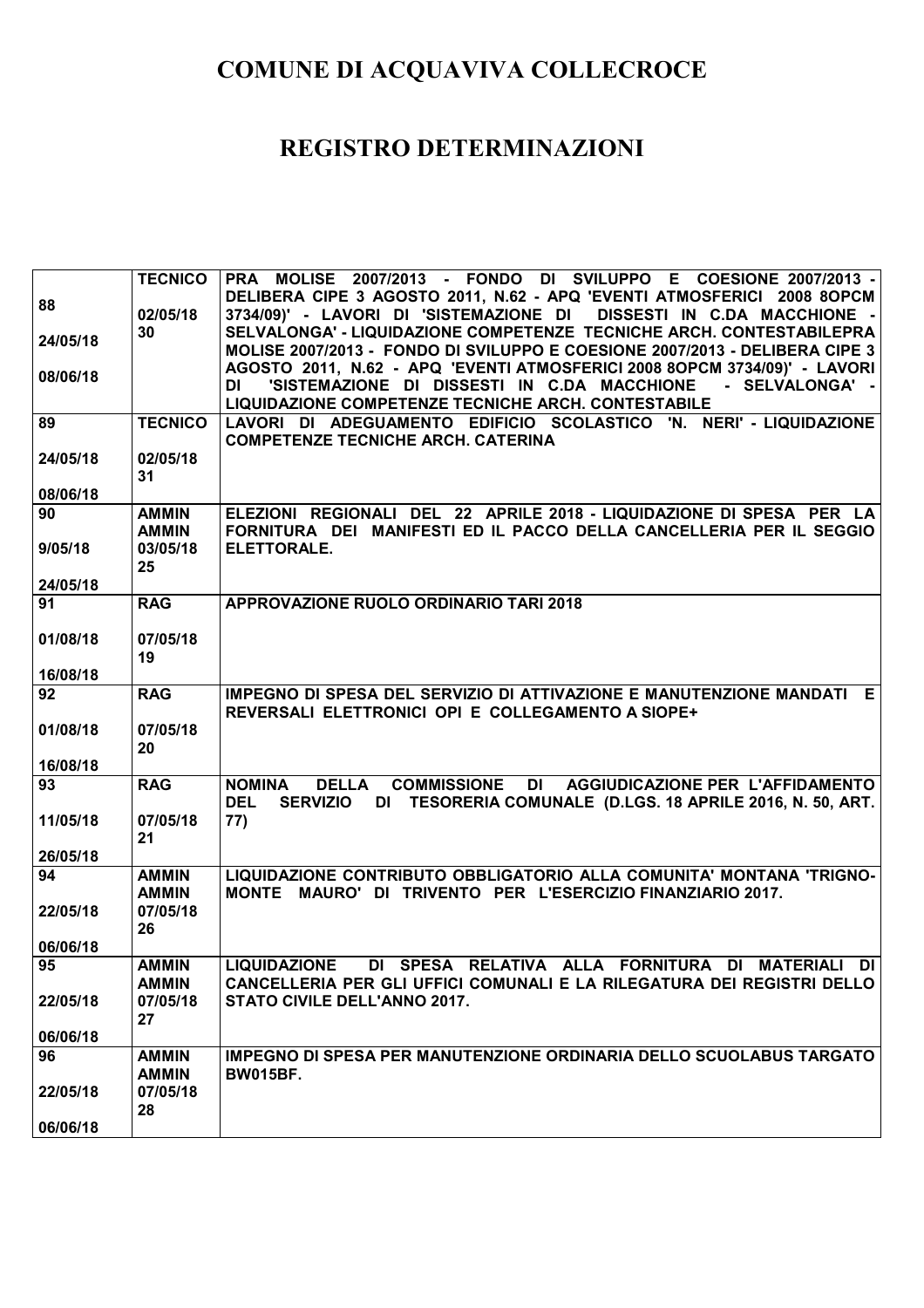| 97              | <b>RAG</b>                   | L'AFFIDAMENTO DEL SERVIZIO DI TESORERIA COMUNALE.<br><b>PER</b><br><b>APPALTO</b>                                                               |
|-----------------|------------------------------|-------------------------------------------------------------------------------------------------------------------------------------------------|
| 11/05/18        | 9/05/18                      | APPROVAZIONE DEL VERBALE DI GARA                                                                                                                |
|                 | 22                           |                                                                                                                                                 |
| 26/05/18        |                              |                                                                                                                                                 |
| 98              | <b>AMMIN</b><br><b>AMMIN</b> | IMPEGNO DI SPESA PER ACQUISTO GASOLIO PER LO SCUOLABUS COMUNALE.                                                                                |
| 22/05/18        | 10/05/18                     |                                                                                                                                                 |
|                 | 29                           |                                                                                                                                                 |
| 06/06/18        |                              |                                                                                                                                                 |
| 99              | <b>VIGILAN</b>               | LIQUIDAZIONE DI SPESA PER VESTIARIO P.M. CIG: Z4121140E3                                                                                        |
| 21/05/18        | 11/05/18                     |                                                                                                                                                 |
|                 | 21                           |                                                                                                                                                 |
| 05/06/18        |                              |                                                                                                                                                 |
| 100             | <b>AMMIN</b>                 | AFFIDAMENTO DEL SERVIZIO DI ASSISTENZA SOFTWARE IN DOTAZIONE AGLI<br><b>UFFICI COMUNALI PER L'ANNO 2018.</b>                                    |
| 24/05/18        | 11/05/18                     |                                                                                                                                                 |
|                 | 30                           |                                                                                                                                                 |
| 08/06/18<br>101 | <b>AMMIN</b>                 | LIQUIDAZIONE DI SPESA RIGUARDANTE LA FORNITURA DI ARREDAMENTO DA                                                                                |
|                 | <b>AMMIN</b>                 | UFFICIO.                                                                                                                                        |
| 22/05/18        | 14/05/18                     |                                                                                                                                                 |
|                 | 31                           |                                                                                                                                                 |
| 06/06/18        |                              |                                                                                                                                                 |
| 102             | <b>AMMIN</b><br><b>AMMIN</b> | DI SPESA RIGUARDANTE LA FORNITURA DI UN PERSONAL<br><b>LIQUIDAZIONE</b><br>COMPUTER, UN HARD DISK, N. 3 ANTIVIRUS, UNA TASTIERA, UN MOUSE OLTRE |
| 22/05/18        | 14/05/18                     | ALL'ASSISTENZA TECNICA HARDWARE SUI PERSONAL COMPUTER IN DOTAZIONE                                                                              |
|                 | 32                           | <b>AGLI UFFICI COMUNALI.</b>                                                                                                                    |
| 06/06/18        |                              |                                                                                                                                                 |
| 103             |                              | ELEZIONI REGIONALI DEL 22 APRILE 2018 - LIQUIDAZIONE COMPENSO PER                                                                               |
|                 | <b>AMMIN</b>                 |                                                                                                                                                 |
|                 | <b>AMMIN</b>                 | LAVORO STRAORDINARIO AL PERSONALE DIPENDENTE.                                                                                                   |
| 22/05/18        | 16/05/18<br>33               |                                                                                                                                                 |
| 06/06/18        |                              |                                                                                                                                                 |
| 105             | <b>VIGILAN</b>               | IMPEGNO DI SPESA PER SFOLTIMENTO E TAGLIO ALBERI ALL'INTERNO DEL                                                                                |
|                 |                              | ABITATO E DEL CIMITERO COMUNALE - SFALCIO ERBA STRADE<br><b>CENTRO</b>                                                                          |
| 24/05/18        | 18/05/18                     | INTERPODERALI. CIG: Z9523A15C1                                                                                                                  |
| 08/06/18        | 22                           |                                                                                                                                                 |
| 106             | <b>VIGILAN</b>               | LIQUIDAZIONE COMPENSO PER PROGGETTO OBIETTIVO AL SIG. MONTEMITOLI                                                                               |
| 24/05/18        | 18/05/18                     | PIERMICHELE.                                                                                                                                    |
|                 | 23                           |                                                                                                                                                 |
| 08/06/18        |                              |                                                                                                                                                 |
| 107             | <b>TECNICO</b>               | CONFERIMENTO CER 200108 C/O IMPIANTO DI TRATTAMENTO FOGLIA UMBERTO<br><b>SRL - LIQUIDAZIONE MESE DI APRILE 2018</b>                             |
| 24/05/18        | 21/05/18                     |                                                                                                                                                 |
| 08/06/18        | 32                           |                                                                                                                                                 |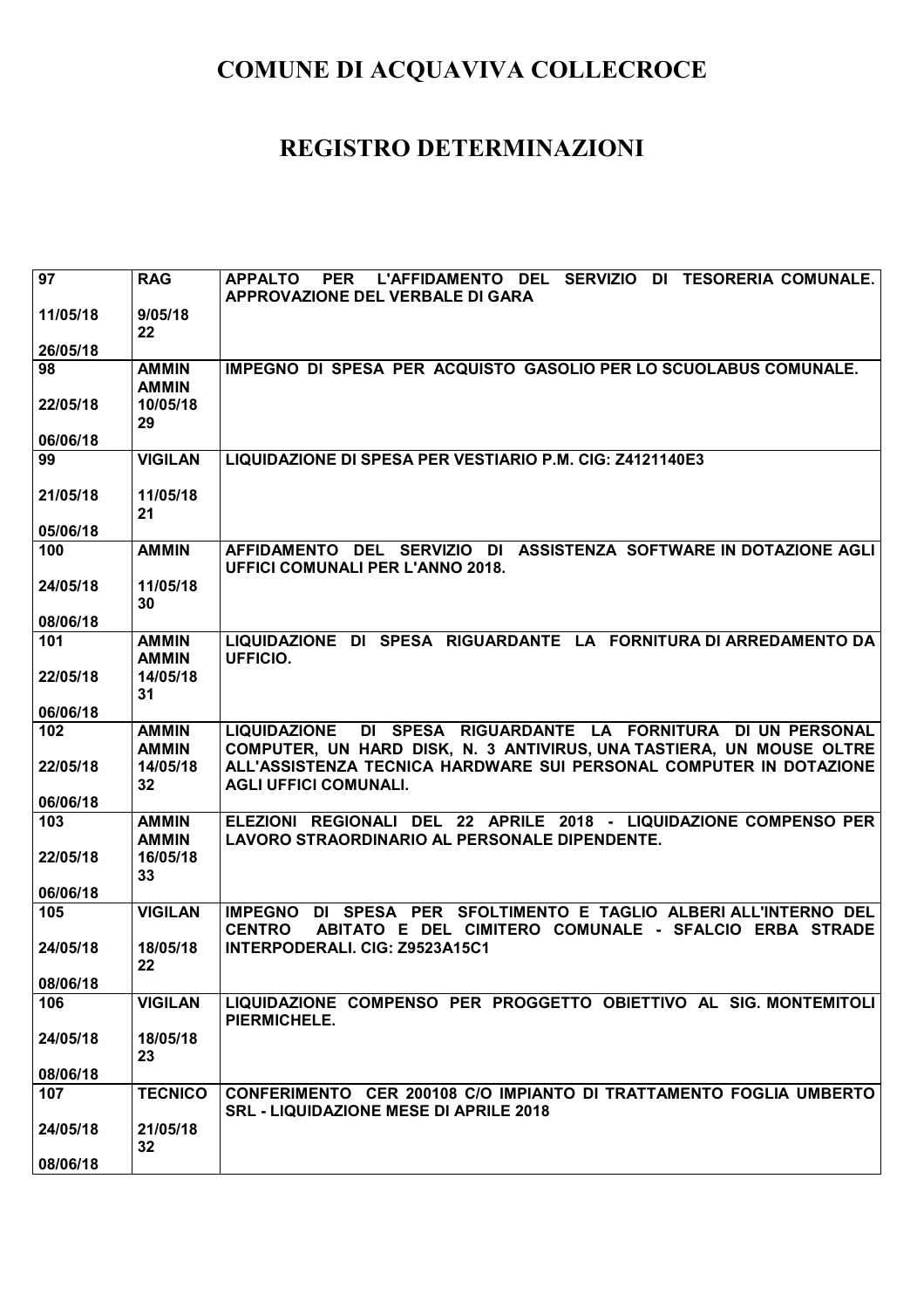| 108      | <b>TECNICO</b>               | LIQUIDAZIONE ALLA GUGLIONESI AMBIENTE PER LO SMATIMENTO RSU NEI MESI DI<br><b>MARZO E APRILE 2018</b>                                                                                                  |
|----------|------------------------------|--------------------------------------------------------------------------------------------------------------------------------------------------------------------------------------------------------|
| 14/06/18 | 21/05/18<br>33               |                                                                                                                                                                                                        |
| 29/06/18 |                              |                                                                                                                                                                                                        |
| 109      | <b>TECNICO</b>               | <b>REVISIONE</b><br><b>PERIODICA</b><br>E.<br>MANUTENZIONE DELL'AUTOMEZZO N.U. - IVECO<br>FATTURA IN FAVORE DI CARROZZERIA FERRARA<br>CR583KL<br>- LIQUIDAZIONE                                        |
| 24/05/18 | 21/05/18<br>34               | <b>GABRIELE SNC</b>                                                                                                                                                                                    |
| 08/06/18 |                              |                                                                                                                                                                                                        |
| 110      | <b>RAG</b>                   | TELECOM ITALIA S.P.A. - LIQUIDAZIONE FATTURE                                                                                                                                                           |
|          | 21/05/18<br>23               |                                                                                                                                                                                                        |
| 111      | <b>AMMIN</b><br><b>AMMIN</b> | IMPEGNO DI SPESA PER AFFIDAMENTO SERVIZIO MIGRAZIONE ALL'ANPR.                                                                                                                                         |
| 29/05/18 | 21/05/18<br>34               |                                                                                                                                                                                                        |
| 13/06/18 |                              |                                                                                                                                                                                                        |
| 112      | <b>RAG</b>                   | E.ON ENERGIA S.P.A. - LIQUIDAZIONE FATTURE                                                                                                                                                             |
| 22/05/18 | 22/05/18                     |                                                                                                                                                                                                        |
|          | 24                           |                                                                                                                                                                                                        |
| 06/06/18 |                              |                                                                                                                                                                                                        |
| 113      | <b>AMMIN</b><br><b>AMMIN</b> | DI SPESA RIGUARDANTE LA FORNITURA DI GASOLIO PER LO<br><b>LIQUIDAZIONE</b><br><b>SCUOLABUS COMUNALE.</b>                                                                                               |
| 12/06/18 | 24/05/18                     |                                                                                                                                                                                                        |
|          | 35                           |                                                                                                                                                                                                        |
| 27/06/18 |                              |                                                                                                                                                                                                        |
| 114      | <b>AMMIN</b>                 | EUROPEO PRIVACY UE 2016/679 - GENERAL DATA PROTECTION<br><b>REGOLAMENTO</b><br><b>REGULATION</b><br>$(GDPR)$ .<br><b>AFFIDAMENTO</b><br><b>DEL</b><br><b>SERVIZIO</b><br><b>ED</b><br><b>ULTERIORI</b> |
| 19/06/18 | 25/05/18                     | <b>DETERMINAZIONI</b>                                                                                                                                                                                  |
| 04/07/18 | 36                           |                                                                                                                                                                                                        |
| 115      | <b>RAG</b>                   | APPROVAZIONE RUOLO SERVIZIO IDRICO ANNO 2017                                                                                                                                                           |
|          |                              |                                                                                                                                                                                                        |
| 01/08/18 | 28/05/18                     |                                                                                                                                                                                                        |
|          | 25                           |                                                                                                                                                                                                        |
| 16/08/18 |                              |                                                                                                                                                                                                        |
| 116      | <b>RAG</b>                   | RISCOSSIONE SERVIZIO IDRICO INTEGRATO - RINNOVO CONVENZIONE POSTE<br><b>ITALIANE S.P.A. E POSTEL PER FORNITURA DEI SERVIZI DI STAMPA</b>                                                               |
| 01/08/18 | 28/05/18<br>26               |                                                                                                                                                                                                        |
| 16/08/18 |                              |                                                                                                                                                                                                        |
| 117      | <b>AMMIN</b>                 | DI SPESA RIGUARDANTE IL SERVIZIO DI SPAZZAMENTO E<br><b>LIQUIDAZIONE</b>                                                                                                                               |
|          | <b>AMMIN</b>                 | PULIZIA STRAORDINARIA DELLE STRADE DEL CENTRO URBANO IN OCCASIONE<br><b>DELLE MANIFESTAZIONI PRIMAVERILI.</b>                                                                                          |
| 04/06/18 | 28/05/18<br>37               |                                                                                                                                                                                                        |
| 19/06/18 |                              |                                                                                                                                                                                                        |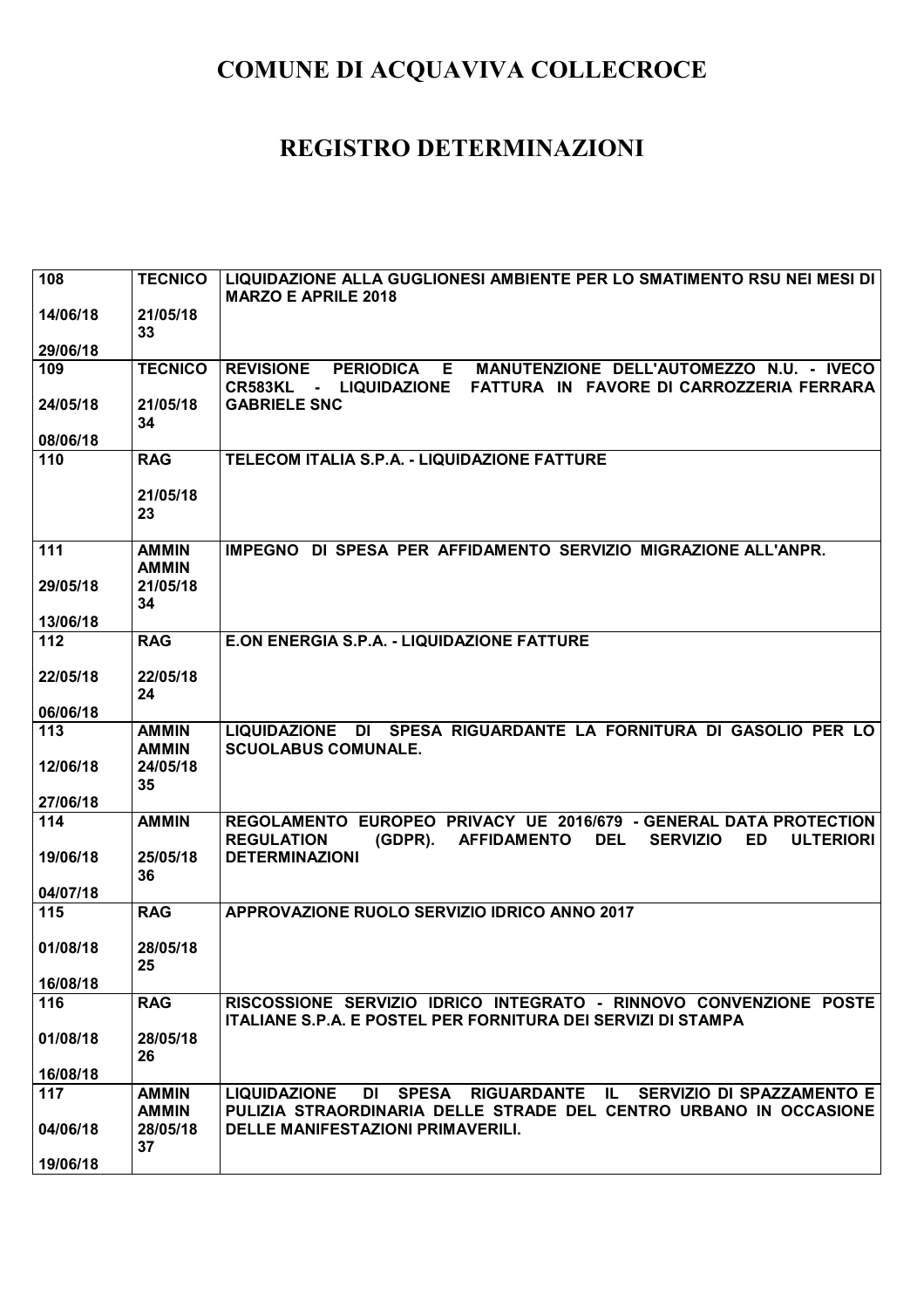| 118             | <b>AMMIN</b>   | IMPEGNO DI SPESA PER VISITA IN QUESTO COMUNE DEL PRESIDENTE DELLA                                                                             |
|-----------------|----------------|-----------------------------------------------------------------------------------------------------------------------------------------------|
| 12/06/18        | 29/05/18       | PUBBLICA DI CROAZIA DEL GIORNO 30 MAGGIO 2018.                                                                                                |
|                 | 38             |                                                                                                                                               |
| 27/06/18        |                |                                                                                                                                               |
| 119             | <b>RAG</b>     | SERVIZIO DI SEGRETERIA IN CONVENZIONE - RIMBORSO QUOTA PARTE<br><b>AL</b>                                                                     |
| 12/06/18        | 29/05/18       | MAFALDA PER IL PERIODO 16.04.2018-30.04.2018<br><b>COMUNE DI</b>                                                                              |
|                 | 27             |                                                                                                                                               |
| 27/06/18        |                |                                                                                                                                               |
| 120             | <b>TECNICO</b> | SERVIZIO DI RACCOLTA DIFFERENZIATA - GESTIONE CON IL COMUNE DI                                                                                |
| 31/05/18        | 30/05/18       | - RIMBORSO QUOTA PARTE MESI DI AGOSTO/SETTEMBRE E<br><b>CASTELMAURO</b><br><b>OTTOBRE/NOVEMBRE 2017.</b>                                      |
|                 | 35             |                                                                                                                                               |
| 15/06/18        |                |                                                                                                                                               |
| 121             | <b>TECNICO</b> | LAVORI DI ADEGUAMENTO EDIFICIO SCOLASTICO 'N. NERI' - LIQUIDAZIONE<br><b>TECNICHE</b><br><b>GEOLOGO CARMINE MARINARO</b><br><b>COMPETENZE</b> |
| 12/06/18        | 30/05/18       |                                                                                                                                               |
| 27/06/18        | 36             |                                                                                                                                               |
| 122             | <b>AMMIN</b>   | <b>APPELLO</b><br><b>DI CAMPOBASSO</b><br>DI<br>R.G.N.<br>248/2017.<br><b>DETERMINA</b><br><b>CORTE</b>                                       |
|                 |                | CONFERIMENTO N.62 DEL 19.10.2017.LIQUIDAZIONE ACCONTO AL DIFENSORE DEL                                                                        |
| 19/06/18        | 31/05/18       | <b>COMUNE DI ACQUAVIVA COLLECROCE</b>                                                                                                         |
| 04/07/18        | 39             |                                                                                                                                               |
| 123             | <b>AMMIN</b>   | MANTENIMENTO DEL DOMINIO INTERNET PER IL SITO COMUNALE. PAGAMENTO                                                                             |
|                 | <b>AMMIN</b>   | <b>COSTO ANNUALE.</b>                                                                                                                         |
| 12/06/18        | 04/06/18       |                                                                                                                                               |
|                 | 40             |                                                                                                                                               |
| 27/06/18<br>124 | <b>AMMIN</b>   | CONTRIBUTO PER L'ORGANIZZAZIONE DELLA TRADIZIONALE<br><b>LIQUIDAZIONE</b>                                                                     |
|                 | <b>AMMIN</b>   | FESTA DEL 1º MAGGIO (MAJA) ALL'ASSOCIAZIONE CULTURALE NAS ZIVOT.                                                                              |
| 12/06/18        | 06/06/18       |                                                                                                                                               |
|                 | 41             |                                                                                                                                               |
| 27/06/18<br>125 | <b>TECNICO</b> | <b>LAVORI</b><br>DI<br><b>PSR</b><br><b>MOLISE</b><br>2014-2020<br><b>MISURA</b><br>4.3<br><b>-INVESTIMENTI</b><br>DI<br>$\sim$ 10 $\pm$      |
|                 |                | <b>IMMOBILIZZAZIONI</b><br><b>MATERIALI</b><br>S.I.<br>DI<br><b>COLLEGAMENTO CASTELMAURO -</b><br>$\sim$                                      |
| 25/06/18        | 07/06/18       | <b>PALATA. - DETRMINA A CONTRARRE</b>                                                                                                         |
|                 | 37             |                                                                                                                                               |
| 10/07/18<br>126 | <b>AMMIN</b>   | AFFIDAMENTO SERVIZIO DI SUPPORTO PER LA GESTIONE DELLA RISCOSSIONE                                                                            |
|                 | <b>AMMIN</b>   | COATTIVA DELLE ENTRATE TRIBUTARIE E PATRIMONIALI. PROROGA                                                                                     |
|                 | 07/06/18       |                                                                                                                                               |
|                 | 42             |                                                                                                                                               |
| 127             | <b>RAG</b>     | APPROVAZIONE RUOLO LUCI VOTIVE ANNO 2018                                                                                                      |
|                 |                |                                                                                                                                               |
|                 |                |                                                                                                                                               |
| 01/08/18        | 11/06/18       |                                                                                                                                               |
| 16/08/18        | 28             |                                                                                                                                               |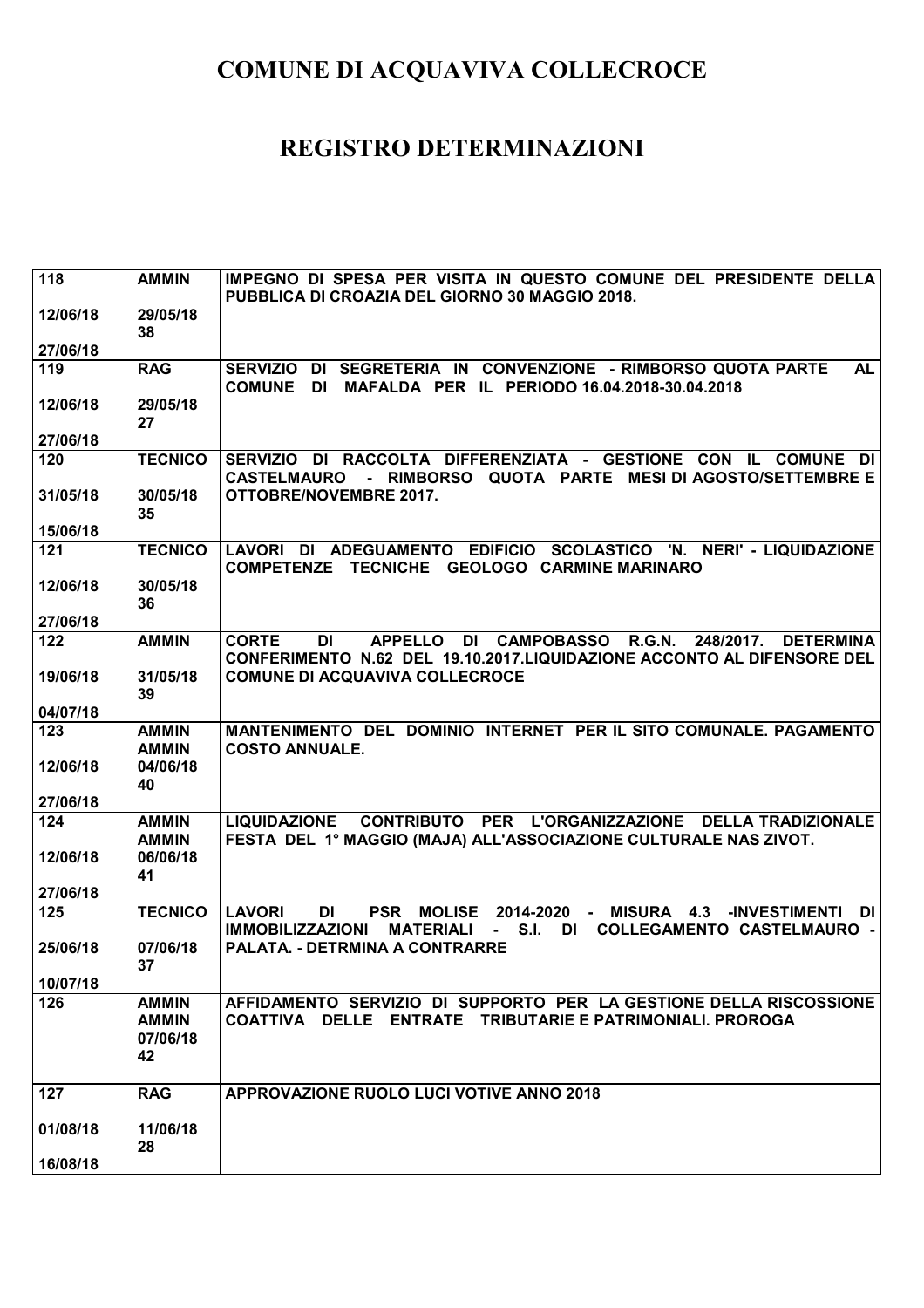| 128      | <b>AMMIN</b>                                   | LIQUIDAZIONE RIMBORSO SPESE VIAGGI AL DIPENDENTE DEL COMUNE DI                                                                                                    |
|----------|------------------------------------------------|-------------------------------------------------------------------------------------------------------------------------------------------------------------------|
|          | <b>AMMIN</b>                                   | MAFALDA SIG. GIUSEPPE MONTANO UTILIZZATO DA QUESTO COMUNE<br>AI                                                                                                   |
| 25/06/18 | 11/06/18                                       | SENSI DELL'ART. 1, COMMA 557 DELLA LEGGE 311/2004.                                                                                                                |
| 10/07/18 | 43                                             |                                                                                                                                                                   |
|          | <b>TECNICO</b>                                 | MANIFESTAZIONE DI INTERESSE PER L'ESPLETAMENTO DI PROCEDURA                                                                                                       |
| 129      |                                                | NEGOZIATA SENZA PREVIA PUBBLICAZIONE DI UN BANDO DI GARA DI IMPORTO                                                                                               |
| 19/06/18 | 13/06/18<br>38                                 | 150,000<br><b>EURO</b><br>PER L'AFFIDAMENTO DEI LAVORI<br><b>INFERIORE</b><br>DI I<br>A<br>'RISTRUTTURAZIONE E MESSA IN SICUREZZA DEL CAMPO DI<br><b>CALCETTO</b> |
| 04/07/18 |                                                | COMUNALE' (ART. 36, COMMI 2 LETT. B) E 7 DEL D.LGS. N. 50/2016 S.M.I.) -<br><b>APPROVAZIONE SCHEMA DI AVVISO</b>                                                  |
| 130      | <b>TECNICO</b>                                 | DECRETO N.22 DEL 03.02.2012, 'DICHIARAZIONE DELLO STATO DI EMERGENZA SU<br>TUTTO IL TERRITORIO DELLA REGIONE MOLISE' DEL PRESIDENTE DELLA GIUNTA                  |
| 25/06/18 | 14/06/18<br>39                                 | REGIONALE DEL MOLISE - LIQUIDAZIONE SPALATORI A SALDO                                                                                                             |
| 10/07/18 |                                                |                                                                                                                                                                   |
| 131      | <b>TECNICO</b>                                 | MANUTENZIONE STRAORDINARIA DELL'AUTOMEZZO N.U. IVECO - TARGATO<br><b>CR583KL - IMPEGNO DI SPESA</b>                                                               |
| 25/06/18 | 14/06/18<br>40                                 |                                                                                                                                                                   |
| 10/07/18 |                                                |                                                                                                                                                                   |
| 132      | <b>RAG</b>                                     | APPLICAZIONE C.C.N.L. DEL PERSONALE NON DIRIGENTE DEL COMPARTO<br>FUNZIONI LOCALI 21 MAGGIO 2018 - TRIENNIO 2016-2018 - LIQUIDAZIONE DEGLI                        |
| 01/08/18 | 15/06/18<br>29                                 | <b>EMOLUMENTI ARRETRATI.</b>                                                                                                                                      |
| 16/08/18 |                                                |                                                                                                                                                                   |
| 133      | <b>VIGILAN</b>                                 | IMPEGNO E LIQUIDAZIONEALL'AZIENDA SPECIALE REGIONALE MOLISE ACQUE,<br>CONSUMO: ACCONTO Iº TRIM.2016 - CONSUNTIVO Iº SEMESTRE 2016. CIG:                           |
| 15/06/18 | 15/06/18<br>24                                 | Z8124045B4                                                                                                                                                        |
| 30/06/18 |                                                |                                                                                                                                                                   |
| 134      | <b>VIGILAN</b>                                 | IMPEGNO E LIQUIDAZIONE ALL'AZIENDA SPECIALE REGIONE MOLISE ACQUE.<br>CONSUMO: ACCONTO IIIº TRIMESTRE 2016. CIG: ZE2240465B                                        |
| 10/07/18 | 15/06/18<br>25                                 |                                                                                                                                                                   |
| 25/07/18 |                                                |                                                                                                                                                                   |
| 135      | <b>RAG</b>                                     | IMPEGNO DI SPESA PER CERTIFICATI AL BILANCIO E CONTO CONSUNTIVO                                                                                                   |
|          | 21/06/18<br>30                                 |                                                                                                                                                                   |
| 136      | <b>VIGILAN</b>                                 | <b>IMPEGNO E LIQUIDAZIONE PER TAGLIO E ACCATASTAMENTO DI N. 70 CANNE</b><br><b>DI</b><br>LEGNA. BOSCO COMUNALE FRASCALPIANO. CIG: ZF82420B61                      |
| 01/08/18 | 25/06/18<br>26                                 |                                                                                                                                                                   |
| 16/08/18 |                                                |                                                                                                                                                                   |
| 137      | <b>AMMIN</b><br><b>AMMIN</b><br>27/06/18<br>44 | <b>RIMBORSO</b><br><b>SPESE</b><br><b>SOSTENUTE</b><br>DALL'ECONOMO COMUNALE - PERIODO<br>22/01/2018-01/06/2018.                                                  |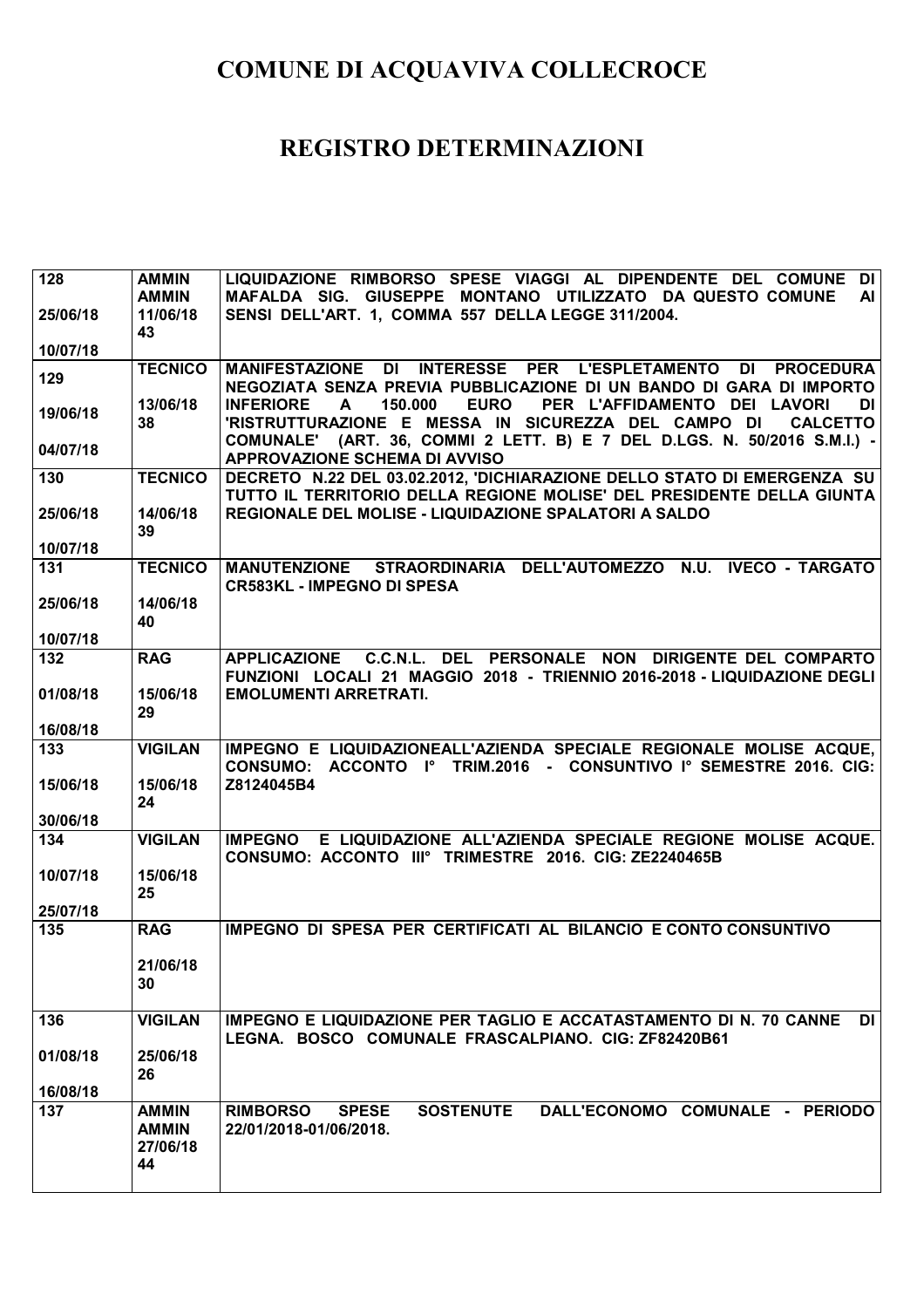| 138                  | <b>AMMIN</b><br><b>AMMIN</b><br>28/06/18<br>45 | LIQUIDAZIONE DI SPESA RIGUARDANTE LA MANUTENZIONE ORDINARIA DELLO<br><b>SCUOLABUS TARGATO BW015BF.</b>                                                                                                                                                                                                                |
|----------------------|------------------------------------------------|-----------------------------------------------------------------------------------------------------------------------------------------------------------------------------------------------------------------------------------------------------------------------------------------------------------------------|
| 139                  | <b>RAG</b>                                     | PROROGA TECNICA SERVIZIO TESORERIA COMUNALE FINO AL 31.12.2018                                                                                                                                                                                                                                                        |
| 01/08/18<br>16/08/18 | 29/06/18<br>31                                 |                                                                                                                                                                                                                                                                                                                       |
| 140                  | <b>VIGILAN</b>                                 | IMPEGNO DI SPESA PER MANUTENZIONE CIMITERO COMUNALE. CIG: Z692430BF5                                                                                                                                                                                                                                                  |
| 01/08/18<br>16/08/18 | 29/06/18<br>27                                 |                                                                                                                                                                                                                                                                                                                       |
| 141                  | <b>AMMIN</b><br><b>AMMIN</b><br>02/07/18<br>46 | <b>DEL</b><br>22<br><b>ELEZIONI</b><br><b>REGIONALI</b><br>APRILE 2018 - LIQUIDAZIONE DI SPESA<br>RIGUARDANTE L'INVIO DELLE CARTOLINE PER GLI ELETTORI ALL'ESTERO.                                                                                                                                                    |
| 142                  | <b>AMMIN</b><br><b>AMMIN</b>                   | IMPEGNO DI SPESA PER VISITA IN QUESTO COMUNE DEL PRESIDENTE DELLA<br>REPUBBLICA DI CROAZIA DEL GIORNO 30 MAGGGIO 2018.                                                                                                                                                                                                |
| 01/08/18<br>16/08/18 | 04/07/18<br>47                                 |                                                                                                                                                                                                                                                                                                                       |
| 143                  | <b>TECNICO</b>                                 | INTERESSE PER L'ESPLETAMENTO<br><b>MANIFESTAZIONE</b><br><b>DI</b><br>DI<br><b>PROCEDURA</b>                                                                                                                                                                                                                          |
| 12/07/18             | 04/07/18<br>41                                 | NEGOZIATA SENZA PREVIA PUBBLICAZIONE DI UN BANDO DI GARA DI IMPORTO<br>150.000<br><b>EURO</b><br>PER L'AFFIDAMENTO DEI LAVORI<br><b>INFERIORE</b><br>DI<br>A<br>'RISTRUTTURAZIONE E MESSA IN SICUREZZA DEL CAMPO DI<br><b>CALCETTO</b><br>COMUNALE' (ART. 36, COMMI 2 LETT. B) E 7 DEL D.LGS. N.<br>50/2016 S.M.I.) - |
| 27/07/18             |                                                | APPROVAZIONE VERBALE DI SORTEGGIO                                                                                                                                                                                                                                                                                     |
| 144                  | <b>AMMIN</b>                                   | <b>LEGALE</b><br><b>CONTROVERSIA</b><br><b>PRESSO</b><br>TRIBUNALE DI LARINO R.G.<br><b>INCARICO</b><br>1011/2017 - LIQUIDAZIONE ACCONTO AL LEGALE INCARICATO                                                                                                                                                         |
| 05/07/18<br>20/07/18 | 05/07/18<br>48                                 |                                                                                                                                                                                                                                                                                                                       |
| 145                  | <b>AMMIN</b>                                   | LIQUIDAZIONE CONTRIBUTO ECONOMICO ALLA A.S.D. 'ISOLA CROATA DEL MOLISE'                                                                                                                                                                                                                                               |
|                      | 9/07/18<br>49                                  | PER LA FESTA DELL'AMICIZIA 2018.                                                                                                                                                                                                                                                                                      |
| 146                  | <b>RAG</b>                                     | <b>AL</b><br>SERVIZIO DI SEGRETERIA IN CONVENZIONE - RIMBORSO QUOTA PARTE<br>COMUNE DI MAFALDA PER IL PERIODO 01.05.2018-30.06.2018                                                                                                                                                                                   |
| 01/08/18             | 11/07/18<br>32                                 |                                                                                                                                                                                                                                                                                                                       |
| 16/08/18             |                                                |                                                                                                                                                                                                                                                                                                                       |
| 147                  | <b>TECNICO</b>                                 | LAVORI DI 'RISTRUTTURAZIONE E MESSA IN SICUREZZA DEL CAMPO DI CALCETTO<br>COMUNALE' - PROCEDURA NEGOZIATA SENZA PREVIA PUBBLICAZIONE DI UN                                                                                                                                                                            |
| 12/07/18<br>27/07/18 | 11/07/18<br>42                                 | BANDO DI GARA DI IMPORTO INFERIORE A 150.000 EURO (ART. 36, COMMI 2 LETT.<br>B) E 7 DEL D.LGS. N. 50/2016 S.M.I.) - DETERMINA A CONTRARRE                                                                                                                                                                             |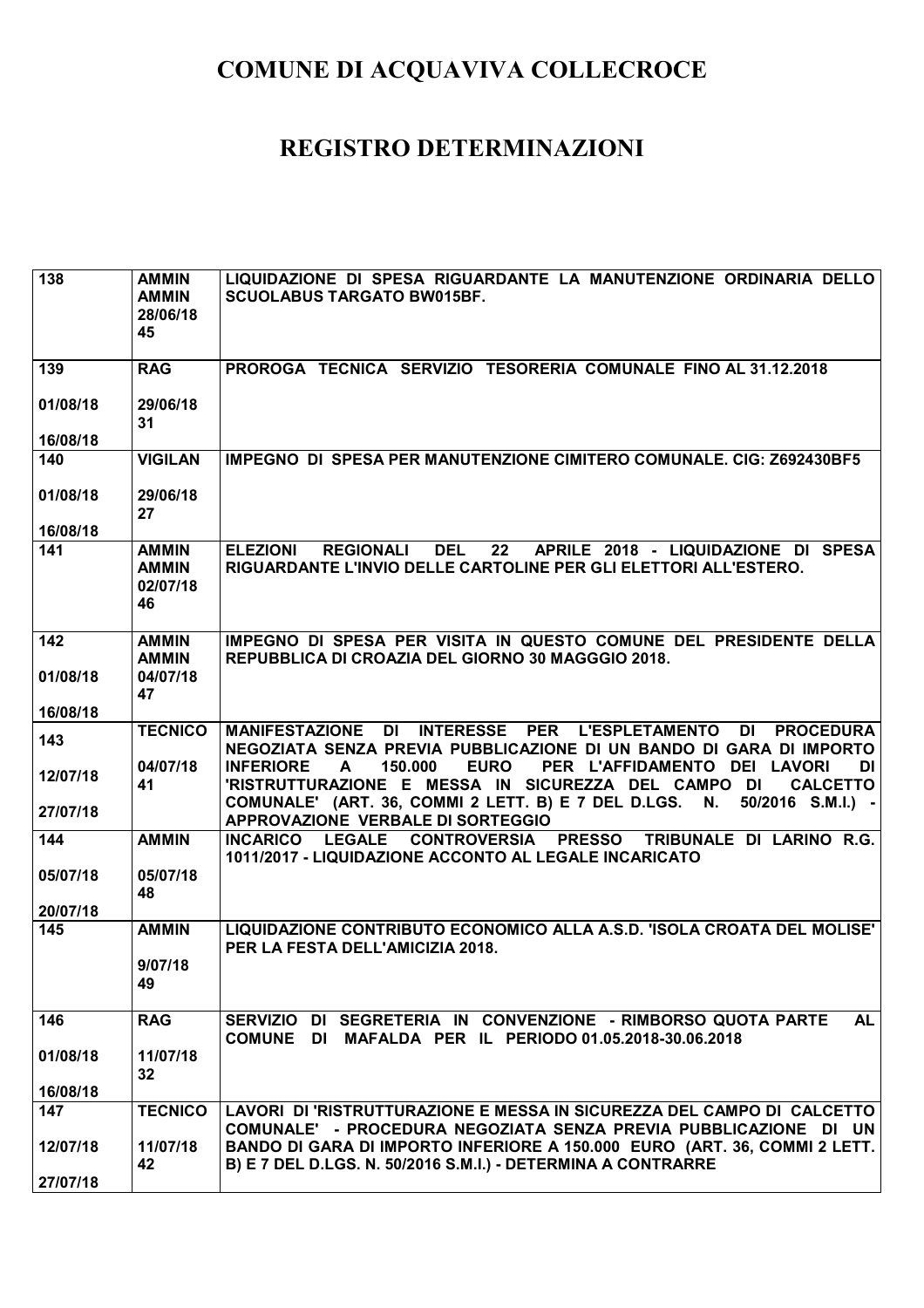| 148             | <b>TECNICO</b> | <b>LAVORI</b><br><b>MOLISE</b><br>2014-2020 - MISURA<br>DI<br>DI<br><b>PSR</b><br>4.3<br><b>-INVESTIMENTI</b>                                                  |
|-----------------|----------------|----------------------------------------------------------------------------------------------------------------------------------------------------------------|
| 11/10/18        | 12/07/18       | IMMOBILIZZAZIONI MATERIALI - S.I. DI COLLEGAMENTO CASTELMAURO - PALATA<br>- APPROVAZIONE VERBALI DI GARA                                                       |
|                 | 43             |                                                                                                                                                                |
| 26/10/18        |                |                                                                                                                                                                |
| 149             | <b>TECNICO</b> | <b>ACQUISTO PRODOTTI WURTH - MEZZO RACCOLTA DIFFERENZIATA</b>                                                                                                  |
| 01/08/18        | 12/07/18       |                                                                                                                                                                |
|                 | 44             |                                                                                                                                                                |
| 16/08/18        | <b>TECNICO</b> | CONFERIMENTO CER 200108 C/O IMPIANTO DI TRATTAMENTO FOGLIA UMBERTO                                                                                             |
| 150             |                | <b>SRL - LIQUIDAZIONE MESI DI MAGGIO E GIUGNO 2018</b>                                                                                                         |
| 01/08/18        | 12/07/18       |                                                                                                                                                                |
|                 | 45             |                                                                                                                                                                |
| 16/08/18<br>151 | <b>TECNICO</b> | LIQUIDAZIONE ALLA GUGLIONESI AMBIENTE PER LO SMATIMENTO RSU NEI MESI DI                                                                                        |
|                 |                | <b>MAGGIO E GIUGNO 2018</b>                                                                                                                                    |
| 01/08/18        | 12/07/18       |                                                                                                                                                                |
| 16/08/18        | 46             |                                                                                                                                                                |
| 152             | <b>TECNICO</b> | STRAORDINARIA DELL'AUTOMEZZO<br><b>N.U.</b><br><b>MANUTENZIONE</b><br><b>IVECO - TARGATO</b>                                                                   |
|                 |                | <b>CR583KL - LIQUIDAZIONE FATTURA</b>                                                                                                                          |
| 01/08/18        | 12/07/18<br>47 |                                                                                                                                                                |
| 16/08/18        |                |                                                                                                                                                                |
| 153             | <b>AMMIN</b>   | IMPEGNO E LIQUIDAZIONE DI SPESA PER RINNOVO COPERTURE ASSICURATIVE                                                                                             |
| 19/07/18        | 13/07/18       | <b>RCA AUTO E INFORTUNIO CONDUCENTI.</b>                                                                                                                       |
|                 | 50             |                                                                                                                                                                |
| 03/08/18        |                |                                                                                                                                                                |
| 154             | <b>TECNICO</b> | LOCULI CIMITERIALI - LOTTO<br><b>LAVORI</b><br><b>DI</b><br>'REALIZZAZIONE<br><b>DEI</b><br>$N.4' -$<br><b>AUTORIZZAZIONE AL SUBAPPALTO</b>                    |
|                 | 13/07/18       |                                                                                                                                                                |
|                 | 48             |                                                                                                                                                                |
| 155             | <b>TECNICO</b> | <b>DEL</b><br><b>DEL</b><br><b>COMUNALE - LIQUIDAZIONE</b><br><b>GESTIONE</b><br><b>SERVIZIO</b><br><b>DEPURATORE</b><br><b>FATTURA SECONDO TRIMESTRE 2018</b> |
| 01/08/18        | 23/07/18       |                                                                                                                                                                |
|                 | 49             |                                                                                                                                                                |
| 16/08/18        |                |                                                                                                                                                                |
| 156             | <b>TECNICO</b> | <b>WURTH</b><br><b>ACQUISTO</b><br>- MEZZO RACCOLTA DIFFERENZIATA -<br><b>PRODOTTI</b><br><b>LIQUIDAZIONE FATTURA</b>                                          |
| 01/08/18        | 23/07/18       |                                                                                                                                                                |
| 16/08/18        | 50             |                                                                                                                                                                |
| 157             | <b>VIGILAN</b> | LIQUIDAZIONE DI SPESA PER SFOLTIMENTO E TAGLIO ALBERI ALL'INTERNO                                                                                              |
|                 |                | DEL CENTRO ABITATO E DEL CIMITERO COMUNALE - SFALCIO ERBA STRADE                                                                                               |
|                 | 23/07/18       | INTERPODERALI. CIG: Z9523A15C1                                                                                                                                 |
|                 | 28             |                                                                                                                                                                |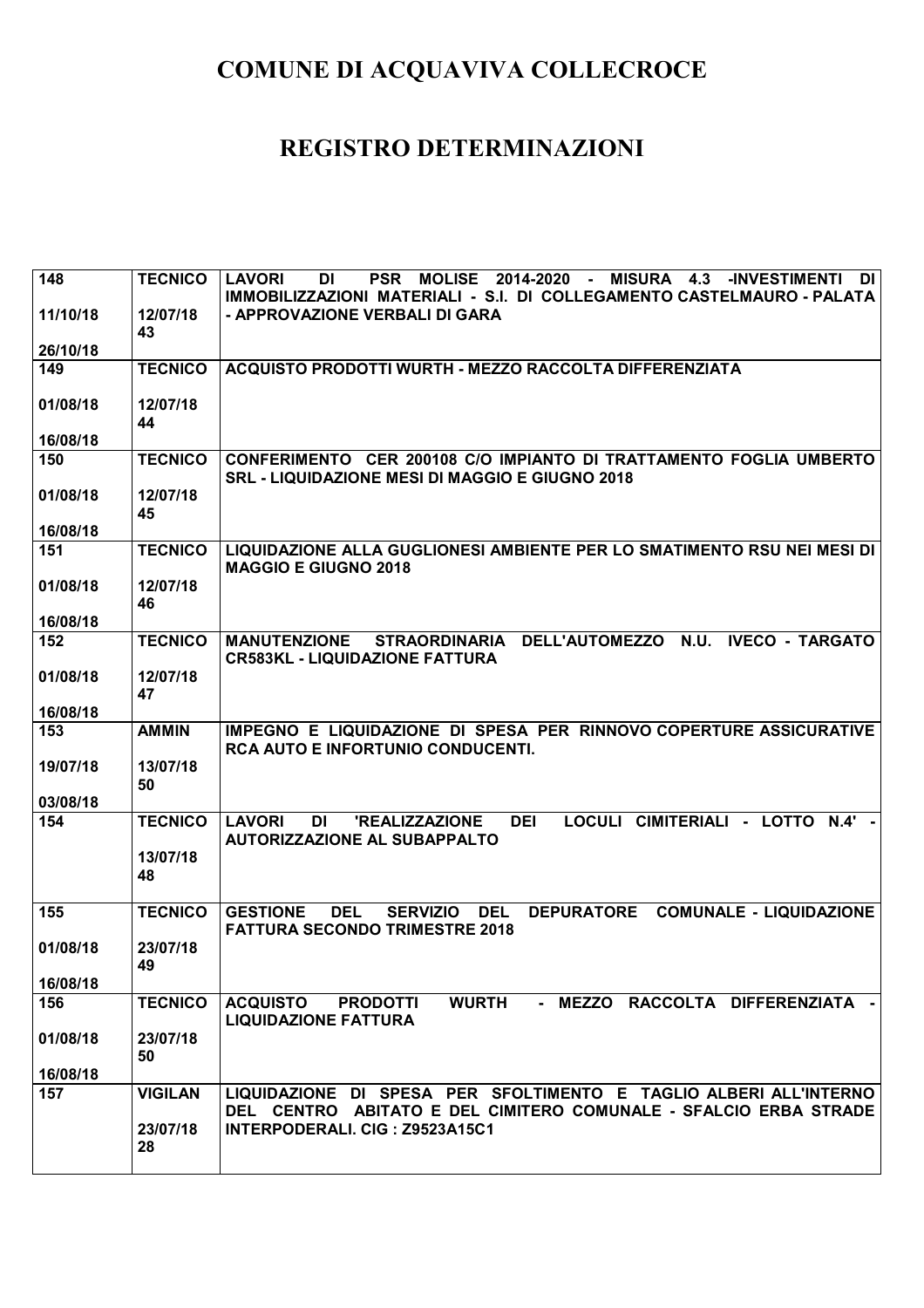| 158      | <b>TECNICO</b>                                 | PRA MOLISE 2007/2013 - FONDO DI SVILUPPO E COESIONE 2007/2013 -<br>DELIBERA CIPE 3 AGOSTO 2011, N.62 - APQ 'EVENTI ATMOSFERICI 2008 8OPCM                                                                                                      |
|----------|------------------------------------------------|------------------------------------------------------------------------------------------------------------------------------------------------------------------------------------------------------------------------------------------------|
| 01/08/18 | 23/07/18<br>51                                 | 3734/09)' - LAVORI DI 'SISTEMAZIONE DI DISSESTI IN C.DA MACCHIONE -<br>SELVALONGA' - LIQUIDAZIONE COMPETENZE TECNICHE ING. BOSCARELLI                                                                                                          |
| 16/08/18 |                                                |                                                                                                                                                                                                                                                |
| 159      | <b>TECNICO</b>                                 | SERVIZIO DI RACCOLTA DIFFERENZIATA - GESTIONE CON IL COMUNE DI<br><b>CASTELMAURO - RIMBORSO QUOTA PARTE DA DICEMBRE 2017 A MARZO 2018</b>                                                                                                      |
| 01/08/18 | 23/07/18<br>52                                 |                                                                                                                                                                                                                                                |
| 16/08/18 |                                                |                                                                                                                                                                                                                                                |
| 160      | <b>TECNICO</b>                                 | BORSA LAVORO PER IL POTENZIAMENTO DEL SERVIZIO DI SPAZZAMENTO,<br>MANUTENZIONE DEL VERDE PUBBLICO, DEL PATRIMONIO E DEGLI IMMOBILI                                                                                                             |
| 27/07/18 | 23/07/18<br>53                                 | COMUNALI, PER ATTIVITA' DI SUPPORTO ALLA RACCOLTA DIFFERENZIATA PORTA<br>A PORTA, NONCHÉ DI SUPPORTO AL SERVIZIO SCUOLABUS - PROROGA                                                                                                           |
| 11/08/18 |                                                |                                                                                                                                                                                                                                                |
| 161      | <b>VIGILAN</b>                                 | IMPEGNO DI SPESA PER RIPARAZIONE PNEUMATICO<br><b>MECCANICA.</b><br><b>PALA</b><br>CIG:780247A0EA                                                                                                                                              |
|          | 25/07/18<br>29                                 |                                                                                                                                                                                                                                                |
| 162      | <b>VIGILAN</b>                                 | IMPEGNO DI SPESA PER LAVORI DI SISTEMAZIONE ATRIO CIMITERO COMUNALE E<br><b>MESSA IN SICUREZZA CANALI DI SCARICO ACQUE PIOVANE. CIG: ZE6247312E</b>                                                                                            |
| 01/08/18 | 25/07/18<br>30                                 |                                                                                                                                                                                                                                                |
| 16/08/18 |                                                |                                                                                                                                                                                                                                                |
| 163      | <b>RAG</b>                                     | GESTIONE DEL SERVIZIO DI TESORERIA COMUNALE PER IL PERIODO 2018/2022.<br><b>DETERMINAZIONE</b><br>A CONTRARRE E APPROVAZIONE DOCUMENTAZIONE DI                                                                                                 |
| 17/9/18  | 25/07/18<br>33                                 | GARA.                                                                                                                                                                                                                                          |
| 16/11/18 |                                                |                                                                                                                                                                                                                                                |
| 164      | <b>AMMIN</b><br><b>AMMIN</b>                   | LIQUIDAZIONE DI SPESA RIGUARDANTE IL SERVIZIO DI ASSISTENZA SOFTWARE<br>(SICI) IN DOTAZIONE AGLI UFFICI COMUNALI.                                                                                                                              |
| 01/08/18 | 26/07/18<br>51                                 |                                                                                                                                                                                                                                                |
| 16/08/18 |                                                |                                                                                                                                                                                                                                                |
| 165      | <b>VIGILAN</b><br>30/07/18<br>31               | PROROGA INCARICO DI CONSULENZA PER CONTROLLO DI QUALITA' DELL'ACQUA<br>EROGATA A SCOPO POTABILE AL DR. D'AGATA. IMPEGNO DI SPESA PER GLI<br>ANNI 2017 E 2018B- CIG: Z981FDA4CE - Z982485006                                                    |
|          |                                                |                                                                                                                                                                                                                                                |
| 166      | <b>AMMIN</b><br><b>AMMIN</b><br>30/07/18<br>52 | LIQUIDAZIONE DI SPESA RIGUARDANTE LA POLIZZA ASSICURATIVA PER I DANNI<br>PATRIMONIALI ARRECATI A TERZI DA AMMINISTRATORI E DIPENDENTI COMUNALI<br>NELL'ESPLETAMENTO DELLE RISPETTIVE FUNZIONI, ESCLUSO I CASI DI DOLO E<br><b>COLPA GRAVE.</b> |
| 167      | <b>VIGILAN</b><br>30/07/18                     | LIQUIDAZIONE DI SPESAPER MANUTENZIONE ESTINTORI IN BENI COMUNALI<br>ANNO 2018. CIG: Z8722F18F0                                                                                                                                                 |
|          | 32                                             |                                                                                                                                                                                                                                                |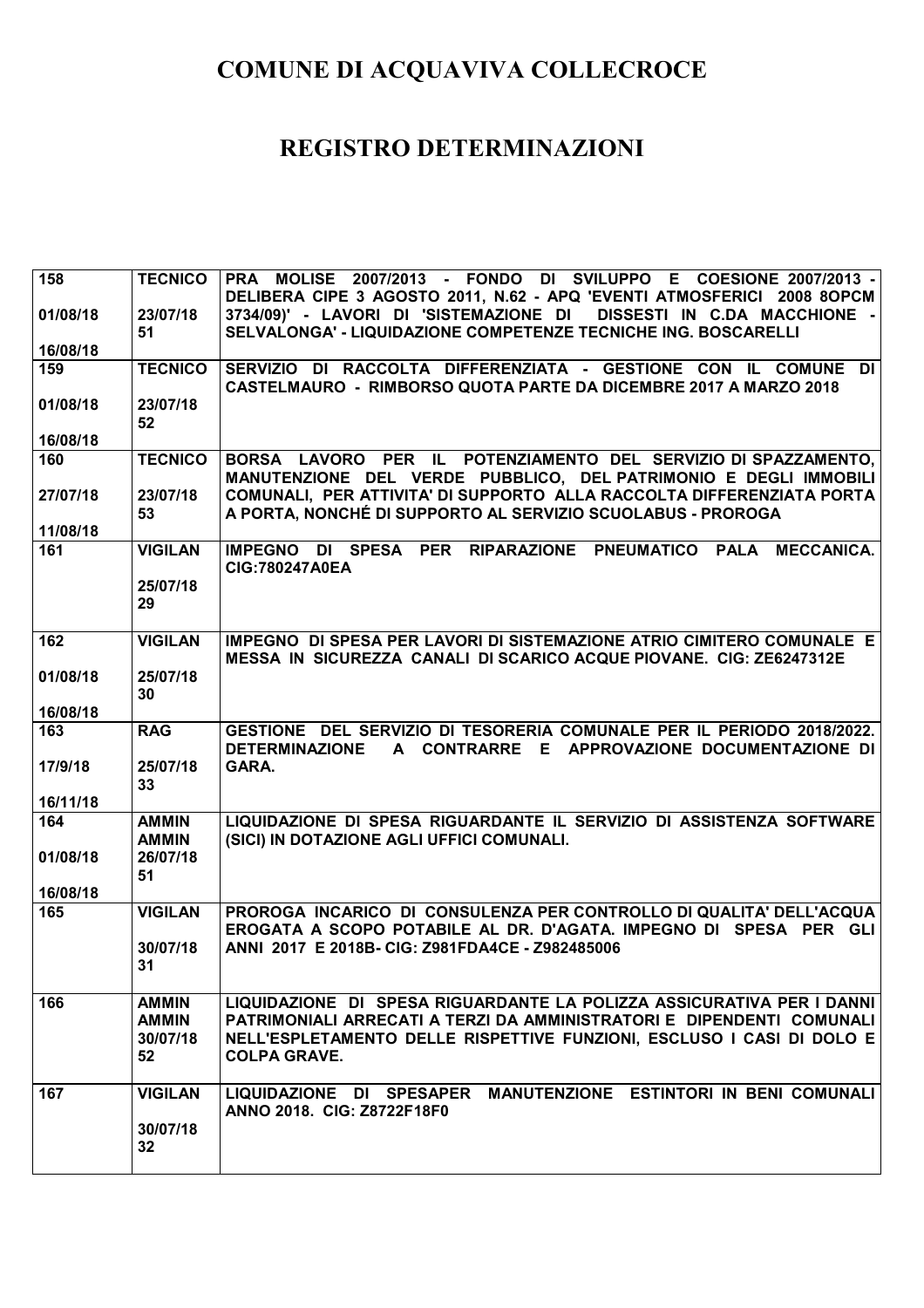| 168             | <b>AMMIN</b>                                   | IMPEGNO DI SPESA PER TRASPORTO ALUNNI CLASSI IV^ E V^ DELLA SCUOLA                                                                        |
|-----------------|------------------------------------------------|-------------------------------------------------------------------------------------------------------------------------------------------|
| 01/08/18        | <b>AMMIN</b><br>30/07/18                       | <b>COLLECROCE</b><br><b>PER</b><br>USCITA DIDATTICA A<br><b>PRIMARIA</b><br>DI<br><b>ACQUAVIVA</b><br><b>MONTEFALCONE NEL SANNIO.</b>     |
| 16/08/18        | 53                                             |                                                                                                                                           |
| 169             | <b>TECNICO</b>                                 | LAVORI DI 'RISTRUTTURAZIONE E MESSA IN SICUREZZA DEL CAMPO DI CALCETTO                                                                    |
|                 |                                                | <b>COMUNALE' - APPROVAZIONE VERBALI DI GARA</b>                                                                                           |
| 01/08/18        | 30/07/18<br>54                                 |                                                                                                                                           |
| 16/08/18        |                                                |                                                                                                                                           |
| 170             | <b>VIGILAN</b>                                 | <b>DI</b><br>SPESA PER MANUTENZIONE CIMITERO COMUNALE, CIG:<br><b>LIQUIDAZIONE</b><br>Z692430BF5                                          |
| 01/08/18        | 01/08/18<br>33                                 |                                                                                                                                           |
| 16/08/18        |                                                |                                                                                                                                           |
| 171             | <b>RAG</b>                                     | LIQUIDAZIONE DI SPESA PER FORNITURA APPLICATIVO SERVIZIO ECONOMICO-<br>PATRIMONIALE ANNO CONTABILE 2017 IN MODALITÀ SEMPLIFICATA. SOCIETÀ |
| 23/10/18        | 01/08/18<br>34                                 | APKAPPA SRL DI REGGIO EMILIA.                                                                                                             |
| 07/11/18        |                                                |                                                                                                                                           |
| 172             | <b>AMMIN</b><br><b>AMMIN</b>                   | LIQUIDAZIONE DI SPESA RIGUARDANTE LA VISITA IN QUESTO COMUNE DEL<br>PRESIDENTE DELLA REPUBBLICA DI CROAZIA DEL GIORNO 30 MAGGIO 2018.     |
| 27/9/18         | 06/08/18                                       |                                                                                                                                           |
| 12/10/18        | 54                                             |                                                                                                                                           |
| 173             | <b>AMMIN</b>                                   | VISITA IN QUESTO COMUNE DEL PRESIDENTE DELLA REPUBBLICA DI CROAZIA DEL                                                                    |
|                 | <b>AMMIN</b><br>06/08/18                       | GIORNO 30 MAGGIO 2018. LIQUIDAZIONE DI SPESA.                                                                                             |
|                 | 55                                             |                                                                                                                                           |
| 174             | <b>AMMIN</b>                                   | LIQUIDAZIONE RIMBORSO SPESE VIAGGI AL DIPENDENTE DEL COMUNE DI                                                                            |
| 27/9/18         | <b>AMMIN</b><br>08/08/18                       | MAFALDA SIG. GIUSEPPE MONTANO UTILIZZATO DA QUESTO COMUNE<br>Al<br>SENSI DELL'ART. 1, COMMA 557 DELLA LEGGE 311/2004.                     |
|                 | 56                                             |                                                                                                                                           |
| 12/10/18<br>175 | <b>AMMIN</b><br><b>AMMIN</b><br>9/08/18        | LIQUIDAZIONE CONTRIBUTO ECONOMICO ALLA A.S.D. 'ISOLA CROATA DEL MOLISE'<br>PER LA MANIFESTAZIONE 'CAMMINA, MOLISE! 2018'.                 |
|                 | 57                                             |                                                                                                                                           |
| 176             | <b>AMMIN</b><br><b>AMMIN</b><br>20/08/18<br>58 | VISITA IN QUESTO COMUNE DEL PRESIDENTE DELLA REPUBBLICA DI CROAZIA DEL<br>GIORNO 30 MAGGIO 2018. LIQUIDAZIONE DI SPESA.                   |
| 177             | <b>AMMIN</b>                                   | IMPEGNO E LIQUIDAZIONE DI SPESA RIGUARDANTE IL RINNOVO DELLA POLIZZA                                                                      |
|                 | <b>AMMIN</b>                                   | ASSICURATIVA PER LO SCUOLABUS E PER GLI INFORTUNI DEL CONDUCENTE                                                                          |
| 14/9/18         | 30/08/18<br>59                                 | <b>DELLO STESSO.</b>                                                                                                                      |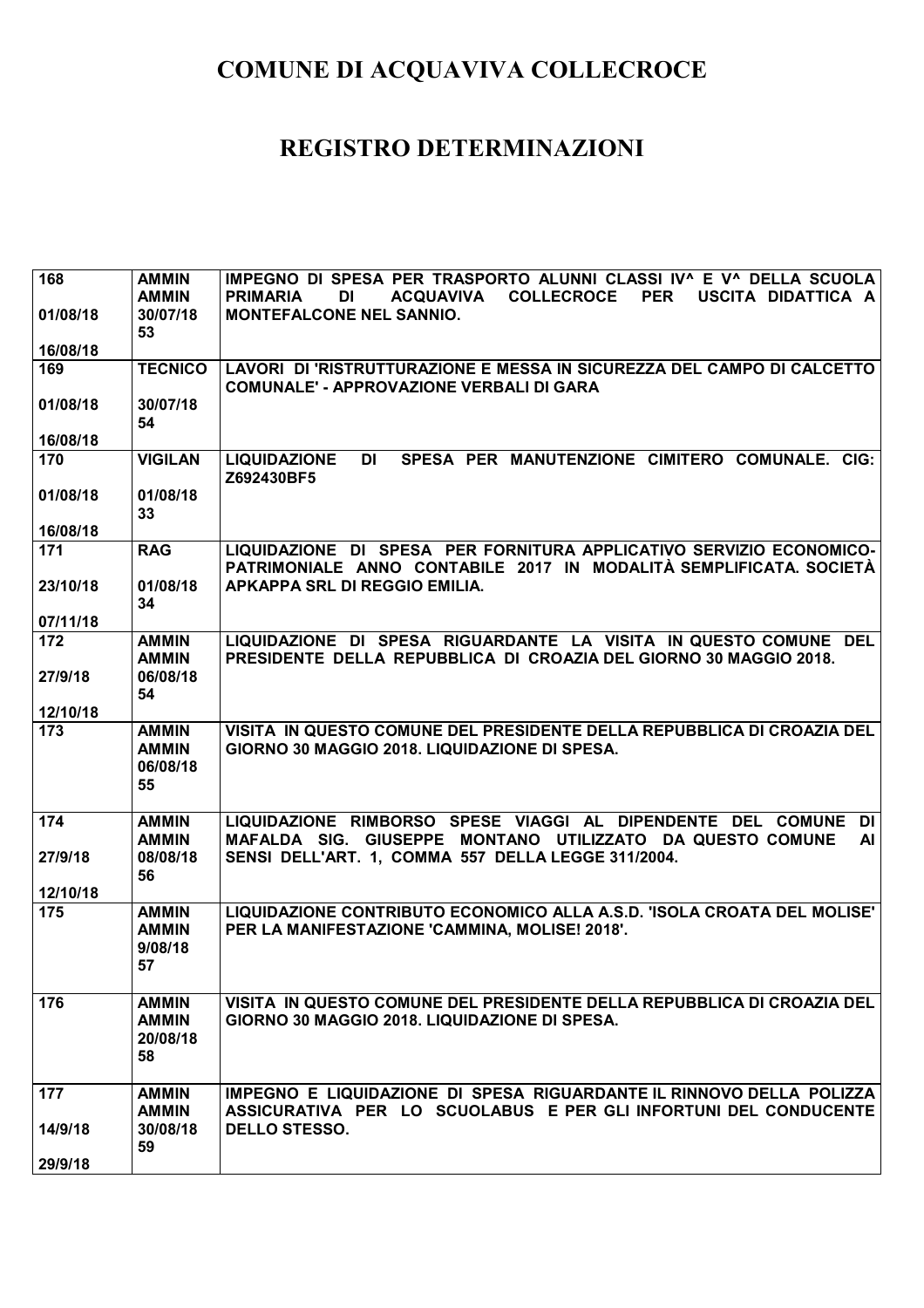| 178      | <b>TECNICO</b>                                | DI 'RISTRUTTURAZIONE E MESSA IN SICUREZZA DEL CAMPO DI<br><b>LAVORI</b><br>CALCETTO COMUNALE' - AGGIUDICAZIONE DEFINITIVA E APPROVAZIONE Q.E. A        |
|----------|-----------------------------------------------|--------------------------------------------------------------------------------------------------------------------------------------------------------|
| 11/10/18 | 03/9/18<br>55                                 | <b>SEGUITO DI GARA</b>                                                                                                                                 |
| 26/10/18 |                                               |                                                                                                                                                        |
| 179      | <b>AMMIN</b><br><b>AMMIN</b>                  | LIQUIDAZIONE CONTRIBUTO ECONOMICO ALLA PARROCCHIA 'SANTA MARIA<br>ESTER' PER LA FESTA PATRONALE DEL 28, 29 E 30 SETTEMBRE 2018.                        |
| 06/9/18  | 06/9/18<br>60                                 |                                                                                                                                                        |
| 21/9/18  |                                               |                                                                                                                                                        |
| 180      | <b>VIGILAN</b>                                | <b>DI</b><br><b>SPESA</b><br><b>PER</b><br>SOSTITUZIONE E<br><b>DEPOSITO</b><br><b>PNEUMATICI.</b><br><b>IMPEGNO</b><br>CIG:Z6A24D4323                 |
|          | 06/9/18<br>34                                 |                                                                                                                                                        |
| 181      | <b>TECNICO</b>                                | D.G.R. N. 117 DEL 30 MARZO 2017 - PATTO PER LO SVILUPPO DELLA REGIONE<br>MOLISE - FONDO SVILUPPO E COESIONE 2014-2020 - DELIBERA CIPE 10 AGOSTO        |
| 30/10/18 | 10/9/18<br>56                                 | 2016, N. 26 - AREA TEMATICA TURISMO E CULTURA - AZIONE IMPIANTISTICA<br>SPORTIVA CON POLI INTEGRATI CON OFFERTA SCOLASTICA, TURISTICA E QUALITÀ        |
| 14/11/18 |                                               | DELLA VITA - PERFEZIONAMENTO INCARICO TECNICO                                                                                                          |
| 182      | <b>AMMIN</b><br><b>AMMIN</b><br>10/9/18<br>61 | LIQUIDAZIONE DI SPESA RIGUARDANTE IL TRASPORTO DEGLI ALUNNI DELLE<br>CLASSI IV^ E V^ DELLA SCUOLA PRIMARIA PER USCITE DIDATTICHE.                      |
| 183      | <b>RAG</b>                                    | <b>DELLA</b><br><b>COMPENSATIVE</b><br>SPESA DEL BILANCIO DI PREVISIONE<br><b>VARIAZIONI</b>                                                           |
|          |                                               | 2018/2020 AI SENSI ART. 175 COMMA 5-QUATER DEL D. L.VO 267/2000.                                                                                       |
| 17/9/18  | 12/9/18<br>35                                 |                                                                                                                                                        |
| 02/10/18 |                                               |                                                                                                                                                        |
| 184      | <b>TECNICO</b>                                | PSR MOLISE 2014-2020 - MISURA 4.3<br>DI<br>-INVESTIMENTI DI<br><b>LAVORI</b><br>IMMOBILIZZAZIONI MATERIALI - S.I. DI COLLEGAMENTO CASTELMAURO - PALATA |
| 11/10/18 | 13/9/18<br>57                                 | - AGGIUDICAZIONE DEFINITIVA                                                                                                                            |
| 26/10/18 |                                               |                                                                                                                                                        |
| 185      | <b>AMMIN</b>                                  | INCARICO DI CONSULENZA STRAGIUDIZIALE NELLA CONTROVERSIA COMUNE DI                                                                                     |
|          | 14/9/18<br>62                                 | ACQUAVIVA COLLECROCE- EDOS SPA AFFIDATO CON DELIBERAZIONE N. 27 DEL<br>11.04.2013. IMPEGNO E LIQUIDAZIONE DELLE COMPETENZE PROFESSIONALI               |
| 186      | <b>TECNICO</b>                                | LIQUIDAZIONE COMPENSO PER PROGGETTO OBIETTIVO AL<br><b>DIPENDENTE</b><br><b>COMUNALE SIG. MONTEMITOLI PIERMICHELE</b>                                  |
| 15/10/18 | 17/9/18<br>58                                 |                                                                                                                                                        |
| 30/10/18 |                                               |                                                                                                                                                        |
| 187      | <b>RAG</b>                                    | SERVIZIO DI SEGRETERIA IN CONVENZIONE - RIMBORSO QUOTA PARTE<br><b>AL</b><br><b>COMUNE DI</b><br>MAFALDA PER IL PERIODO 01.07.2018-31.08.2018          |
| 17/9/18  | 17/9/18                                       |                                                                                                                                                        |
| 02/10/18 | 36                                            |                                                                                                                                                        |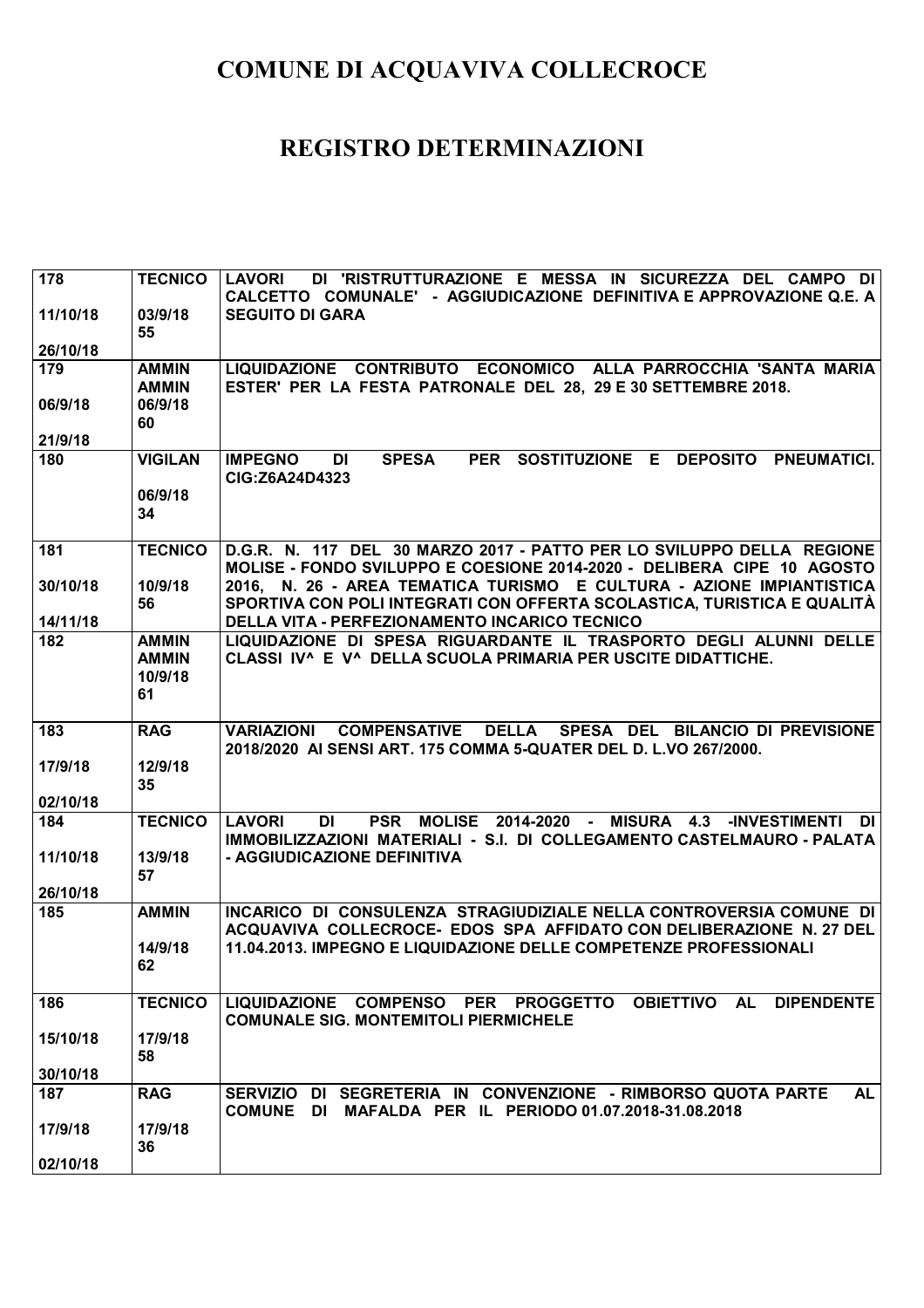| 188      | <b>RAG</b>                   | <b>VARIAZIONI</b><br><b>COMPENSATIVE</b><br>SPESA DEL BILANCIO DI PREVISIONE<br><b>DELLA</b>                                                          |
|----------|------------------------------|-------------------------------------------------------------------------------------------------------------------------------------------------------|
| 27/9/18  | 19/9/18                      | 2018/2020 AI SENSI ART. 175 COMMA 5-QUATER DEL D. L.VO 267/2000.                                                                                      |
|          | 37                           |                                                                                                                                                       |
| 12/10/18 |                              |                                                                                                                                                       |
| 189      | <b>AMMIN</b><br><b>AMMIN</b> | <b>IMPEGNO DI SPESA RIGUARDANTE L'ACQUISTO DEI REGISTRI DELLO STATO CIVILE</b><br>PER L'ANNO 2019.                                                    |
| 27/9/18  | 19/9/18<br>63                |                                                                                                                                                       |
| 12/10/18 |                              |                                                                                                                                                       |
| 190      | <b>TECNICO</b>               | LAVORI DI REALIZZAZIONE DEI LOCULI CIMITERIALI LOTTO N.4 - LIQUIDAZIONE<br><b>COMPETENZE TECNICHE IN ACCONTO</b>                                      |
| 15/10/18 | 20/9/18<br>59                |                                                                                                                                                       |
| 30/10/18 |                              |                                                                                                                                                       |
| 191      | <b>RAG</b>                   | <b>ENEL ENERGIA SPA - LIQUIDAZIONE FATTURE</b>                                                                                                        |
| 25/9/18  | 24/9/18<br>38                |                                                                                                                                                       |
| 10/10/18 |                              |                                                                                                                                                       |
| 192      | <b>VIGILAN</b>               | IMPEGNO E LIQUIDAZIONE PER FORNITURA CALENDARI PER<br><b>RACCOLTA</b><br>DIFFERENZIATA GIORNALIERA. CIG: Z84250BB96                                   |
| 25/9/18  | 25/9/18<br>35                |                                                                                                                                                       |
| 10/10/18 |                              |                                                                                                                                                       |
| 193      | <b>TECNICO</b>               | CONFERIMENTO CER 200108 C/O IMPIANTO DI TRATTAMENTO FOGLIA UMBERTO<br><b>SRL - LIQUIDAZIONE MESE DI LUGLIO 2018</b>                                   |
|          | 26/9/18<br>60                |                                                                                                                                                       |
| 194      | <b>TECNICO</b>               | DI RACCOLTA DIFFERENZIATA CON IL COMUNE DI CASTELMAURO -<br><b>SERVIZIO</b><br>RIMBORSO QUOTA PARTE DELLA GESTIONE RACCOLTA/ PRESIDIO NEI MESI DI     |
|          | 26/9/18<br>61                | APRILE - MAGGIO 2018 E ALTRE ATTIVITÀ                                                                                                                 |
| 195      | <b>AMMIN</b>                 | <b>CONTROVERSIA PER</b><br>RECUPERO CREDITO CONTRATTO DI CONNCESSIONE<br>DI RIPOSO CARDINALE SEPER.LIQUIDAZIONE ACCONTO AL<br><b>GESTIONE</b><br>CASA |
| 15/10/18 | 28/9/18                      | DIFENSORE DEL COMUNE DI ACQUAVIVA COLLECROCE                                                                                                          |
|          |                              |                                                                                                                                                       |
| 30/10/18 | 64                           |                                                                                                                                                       |
| 196      | <b>AMMIN</b><br><b>AMMIN</b> | IMPEGNO DI SPESA PER L'ACQUISTO DI PRODOTTI PER LA PULIZIA DEGLI STABILI<br><b>COMUNALI.</b>                                                          |
| 15/10/18 | 08/10/18<br>65               |                                                                                                                                                       |
| 30/10/18 |                              |                                                                                                                                                       |
| 197      | <b>VIGILAN</b>               | IMPEGNO DI SPESA PER ACQUISTO N.2 BATTERIE MOTRICI PER LAVASCIUGA IN<br>DOTAZIONE PALESTRA COMUNALE. CIG: Z03253A05E                                  |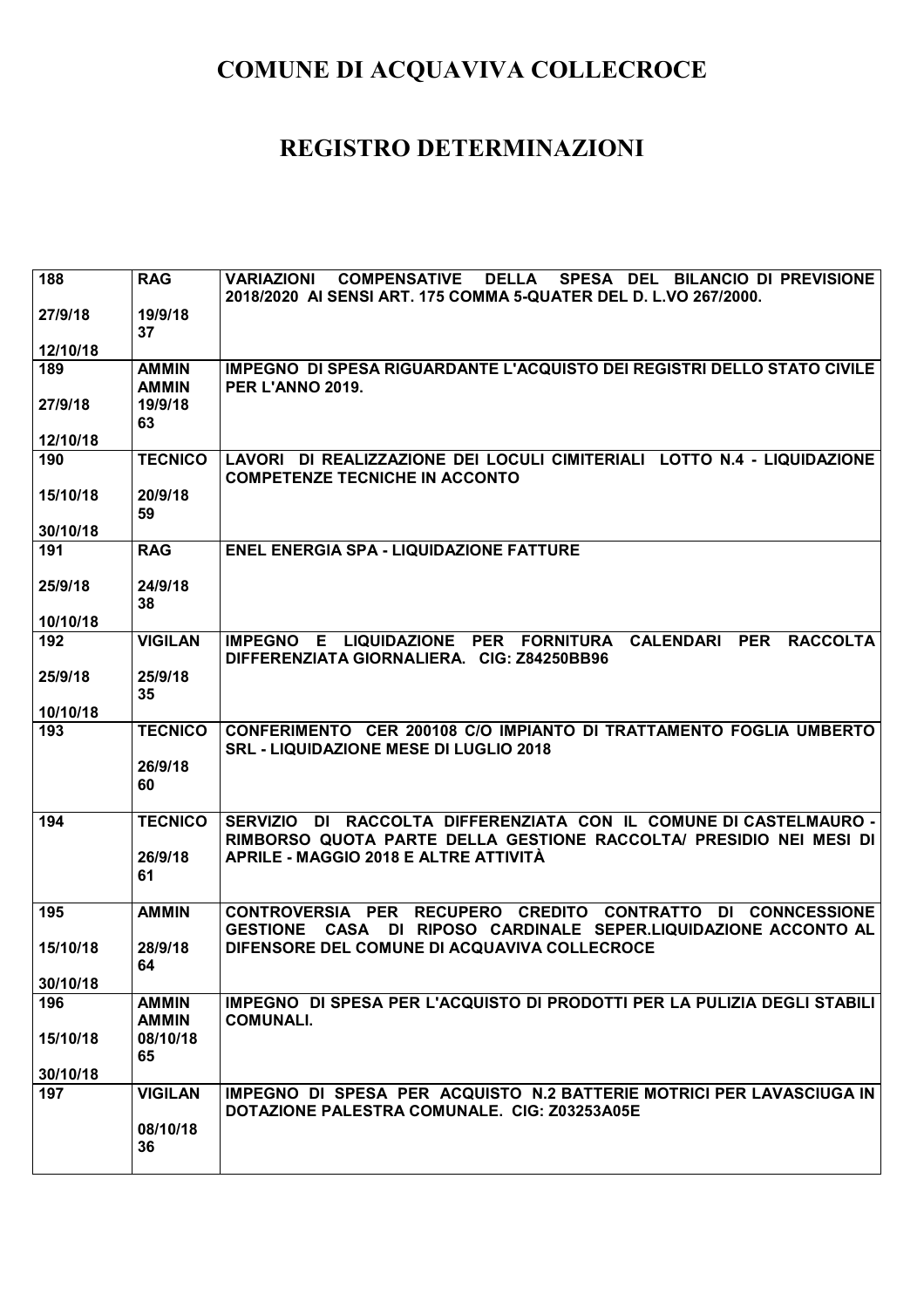| 198      | <b>AMMIN</b>   | IMPEGNO DI SPESA PER MANUTENZIONE STRAORDINARIA E REVISIONE PERIODICA                                                                                    |
|----------|----------------|----------------------------------------------------------------------------------------------------------------------------------------------------------|
|          | <b>AMMIN</b>   | <b>DELLO SCUOLABUS.</b>                                                                                                                                  |
| 15/10/18 | 08/10/18       |                                                                                                                                                          |
| 30/10/18 | 66             |                                                                                                                                                          |
| 199      | <b>VIGILAN</b> | IMEGNO DI SPESA PER DISINFESTAZIONE ANTILARVALE E ADULTICIDA. CIG:                                                                                       |
|          |                | Z84253DBA6                                                                                                                                               |
| 15/10/18 | 9/10/18        |                                                                                                                                                          |
|          | 37             |                                                                                                                                                          |
| 30/10/18 |                |                                                                                                                                                          |
| 200      | <b>VIGILAN</b> | E LIQUIDAZIONE ALL'AZIENDA SPECIALE REGIONE MOLISE ACQUE.<br><b>IMPEGNO</b><br>CONSUMO: CONSUNTIVO II° SEMESTRE 2016 - ACCONTO III° TRIMESTRE 2016. CIG: |
| 17/10/18 | 10/10/18       | Z1F2543AFC                                                                                                                                               |
|          | 38             |                                                                                                                                                          |
| 01/11/18 |                |                                                                                                                                                          |
| 201      | <b>AMMIN</b>   | LIQUIDAZIONE RIMBORSO SPESE VIAGGI AL DIPENDENTE DEL COMUNE DI                                                                                           |
|          | <b>AMMIN</b>   | MAFALDA SIG. GIUSEPPE MONTANO UTILIZZATO DA QUESTO COMUNE AI SENSI                                                                                       |
|          | 10/10/18       | DELL'ART. 1, COMMA 557 DELLA LEGGE N. 311/2004.                                                                                                          |
|          | 67             |                                                                                                                                                          |
| 202      | <b>AMMIN</b>   | EMOLUMENTI FONDO 2017 AL PERSONALE DIPENDENTE DEL<br><b>LIQUIDAZIONE</b>                                                                                 |
|          |                | <b>COMUNE DI ACQUAVIVA COLLECROCE</b>                                                                                                                    |
| 22/10/18 | 11/10/18       |                                                                                                                                                          |
|          | 68             |                                                                                                                                                          |
| 06/11/18 |                |                                                                                                                                                          |
|          |                |                                                                                                                                                          |
| 203      | <b>AMMIN</b>   | <b>CONCESSIONE DELLA GESTIONE DELLA CASA DI RIPOSO PER ANZIANI 'CARDINALE</b>                                                                            |
|          | <b>AMMIN</b>   | SEPER'. DETERMINA A CONTRARRE.                                                                                                                           |
|          | 12/10/18<br>69 |                                                                                                                                                          |
|          |                |                                                                                                                                                          |
| 204      | <b>VIGILAN</b> | SPESA PER SERVIZIO MEZZI COMPLESSI ALLA COOP.IL<br><b>LIQUIDAZIONE</b><br>DI                                                                             |
|          |                | MOSAICO CIG: Z34213FA6B - CIG: Z2A213FBA5                                                                                                                |
|          | 16/10/18       |                                                                                                                                                          |
|          | 39             |                                                                                                                                                          |
| 205      | <b>RAG</b>     | <b>RESTITUZIONE SOMME NON DOVUTE PER TRIBUTI COMUNALI</b>                                                                                                |
|          |                |                                                                                                                                                          |
| 22/10/18 | 17/10/18       |                                                                                                                                                          |
|          | 39             |                                                                                                                                                          |
| 06/11/18 |                |                                                                                                                                                          |
| 206      | <b>TECNICO</b> | CONFERIMENTO CER 200108 C/O IMPIANTO DI TRATTAMENTO FOGLIA UMBERTO<br><b>SRL - LIQUIDAZIONE MESI DI AGOSTO E SETTEMBRE 2018</b>                          |
| 25/10/18 | 17/10/18       |                                                                                                                                                          |
|          | 62             |                                                                                                                                                          |
| 9/11/18  |                |                                                                                                                                                          |
| 207      | <b>TECNICO</b> | LIQUIDAZIONE ALLA GUGLIONESI AMBIENTE PER LO SMATIMENTO RSU NEI MESI DI                                                                                  |
|          |                | <b>LUGLIO, AGOSTO E SETTEMBRE 2018</b>                                                                                                                   |
| 25/10/18 | 17/10/18<br>63 |                                                                                                                                                          |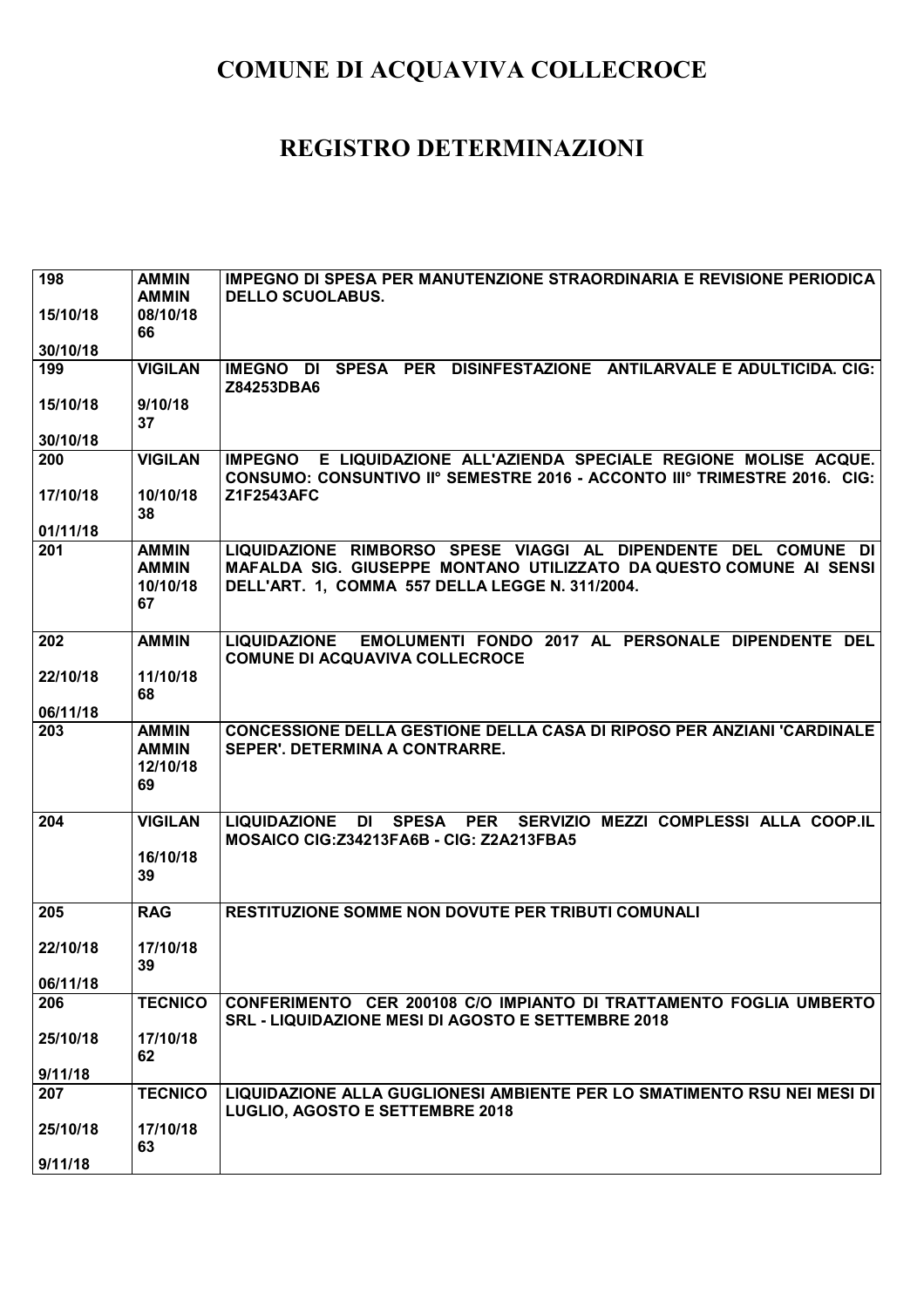| 208      | <b>TECNICO</b>                                 | <b>SERVIZIO</b><br>DEL<br>DEPURATORE COMUNALE - LIQUIDAZIONE<br><b>GESTIONE</b><br><b>DEL</b><br><b>FATTURA TERZO TRIMESTRE 2018</b>                                       |
|----------|------------------------------------------------|----------------------------------------------------------------------------------------------------------------------------------------------------------------------------|
| 26/11/18 | 17/10/18<br>64                                 |                                                                                                                                                                            |
| 11/12/18 |                                                |                                                                                                                                                                            |
| 209      | <b>RAG</b>                                     | <b>E.ON ENERGIA S.P.A. - LIQUIDAZIONE FATTURE</b>                                                                                                                          |
| 22/10/18 | 17/10/18<br>40                                 |                                                                                                                                                                            |
| 06/11/18 |                                                |                                                                                                                                                                            |
| 210      | <b>TECNICO</b>                                 | N.102/2004<br>E<br><b>DECRETO</b><br><b>LEGISLATIVO</b><br>SS.MM.II - ECCEZIONALI AVVERSITÀ<br>ATMOSFERICHE VERIFICATESI DAL 4 AL 7 MARZO 2015 - MISURE VOLTE<br><b>AL</b> |
| 29/10/18 | 17/10/18<br>65                                 | RIPRISTINO DELLE INFRASTRUTTURE CONNESSE ALL'ATTIVITÀ AGRICOLA DI CUI<br>ALLA D.G.R. N. 193/2017 - LIQUIDAZIONE IN ACCONTO ALL'IMPRESA                                     |
| 13/11/18 |                                                |                                                                                                                                                                            |
| 211      | <b>RAG</b>                                     | <b>RESTITUZIONE SOMME NON DOVUTE PER TRIBUTI COMUNALI</b>                                                                                                                  |
| 22/10/18 | 18/10/18<br>41                                 |                                                                                                                                                                            |
| 06/11/18 |                                                |                                                                                                                                                                            |
| 212      | <b>RAG</b>                                     | <b>RESTITUZIONE SOMME NON DOVUTE PER TRIBUTI COMUNALI</b>                                                                                                                  |
| 22/10/18 | 22/10/18<br>42                                 |                                                                                                                                                                            |
| 06/11/18 |                                                |                                                                                                                                                                            |
| 213      | <b>TECNICO</b>                                 | EVENTI SISMICI DEL 14/16.08.2018 E SUCCESSIVI - CONFERIMENTO INCARICO<br>DI SUPPORTO ALL'UFFICIO TECNICO                                                                   |
| 19/11/18 | 22/10/18<br>66                                 |                                                                                                                                                                            |
| 04/12/18 |                                                |                                                                                                                                                                            |
| 214      | <b>AMMIN</b><br><b>AMMIN</b><br>22/10/18<br>70 | IMPEGNO E LIQUIDAZIONE PER LA FORNITURA DEI LIBRI DI TESTO AGLI ALUNNI<br>DELLA SCUOLA PRIMARIA A.S. 2018/2019.                                                            |
| 215      | <b>AMMIN</b>                                   | LIQUIDAZIONE DI SPESA RIGUARDANTE LA MANUTENZIONE STRAORDINARIA                                                                                                            |
|          | <b>AMMIN</b><br>22/10/18<br>71                 | E REVISIONE PERIODICA DELLO SCUOLABUS.                                                                                                                                     |
| 216      | <b>RAG</b>                                     | LIQUIDAZIONE DI<br>SPESA PER ASSISTENZA TECNICA E CERTIFICAZIONI AL<br>BILANCIO E AL CONSUNTIVO. SOCIETÀ SISTEMI SRL DI VASTO.                                             |
| 23/10/18 | 23/10/18<br>43                                 |                                                                                                                                                                            |
| 07/11/18 |                                                |                                                                                                                                                                            |
| 217      | <b>TECNICO</b>                                 | BORSA LAVORO PER IL POTENZIAMENTO DEL SERVIZIO DI SPAZZAMENTO,<br>MANUTENZIONE DEL VERDE PUBBLICO, DEL PATRIMONIO E DEGLI IMMOBILI                                         |
| 29/10/18 | 24/10/18<br>67                                 | COMUNALI, PER ATTIVITA' DI SUPPORTO ALLA RACCOLTA DIFFERENZIATA PORTA<br>A PORTA, NONCHÉ DI SUPPORTO AL SERVIZIO SCUOLABUS - PROROGA                                       |
| 13/11/18 |                                                |                                                                                                                                                                            |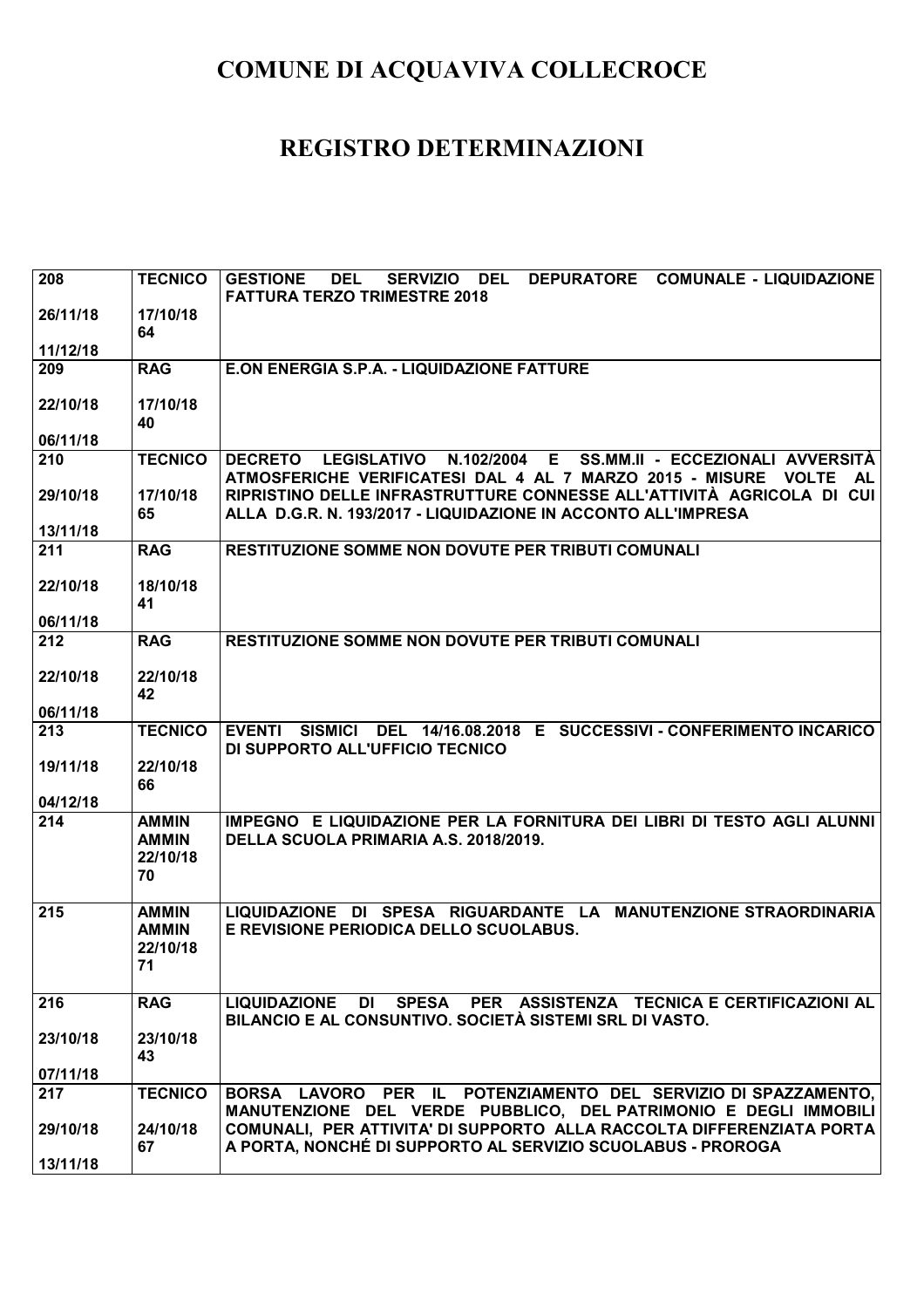| 218                         | <b>TECNICO</b>                                 | FORNITURA DI UNA SCALA RICHIUDIBILE PER IL CIMITERO COMUNALE                                                                                                                                                                                                                                                                                            |
|-----------------------------|------------------------------------------------|---------------------------------------------------------------------------------------------------------------------------------------------------------------------------------------------------------------------------------------------------------------------------------------------------------------------------------------------------------|
| 30/10/18<br>14/11/18        | 24/10/18<br>68                                 |                                                                                                                                                                                                                                                                                                                                                         |
| 219                         | <b>AMMIN</b><br><b>AMMIN</b><br>25/10/18<br>72 | IMPEGNO DI SPESA PER RPARAZIONE IMPIANTO DELL'IMPIANTO TELEFONICO<br><b>INTERNO DEGLI UFFICI COMUNALI.</b>                                                                                                                                                                                                                                              |
| 220                         | <b>AMMIN</b><br><b>AMMIN</b><br>25/10/18<br>73 | IMPEGNO DI SPESA PER L'ACQUISTO DI N. 20 COPIE DELLA COSTITUZIONE<br><b>DELLA REPUBBLICA ITALIANA.</b>                                                                                                                                                                                                                                                  |
| 221                         | <b>VIGILAN</b><br>29/10/18<br>40               | IMPEGNO DI SPESA PER LAVORI DI SISTEMAZIONE ATRIO CIMITERO COMUNALE E<br><b>MESSA IN SICUREZZA CANALI DI SCARICO ACQUE PIOVANE. CIG: ZE6247312E</b>                                                                                                                                                                                                     |
| 222                         | <b>AMMIN</b><br><b>AMMIN</b><br>29/10/18<br>74 | <b>IMPEGNO</b><br><b>SPESA</b><br><b>PER</b><br><b>MANUTENZIONE</b><br><b>DELLA</b><br><b>DI</b><br><b>STRAORDINARIA</b><br>FOTOCOPIATRICE SHARP AR5618 IN DOTAZIONE AGLI UFFICI COMUNALI.                                                                                                                                                              |
| 223                         | <b>RAG</b><br>30/10/18<br>44                   | COMPILAZIONE E INVIO DICHIARAZIONI FISCALI -<br><b>SERVIZIO</b><br><b>ATTIVITA'</b><br>DI<br><b>LIQUIDAZIONE FATTURA.</b>                                                                                                                                                                                                                               |
| 224                         | <b>RAG</b><br>30/10/18<br>45                   | <b>SERVIZIO</b><br>DI SEGRETERIA IN CONVENZIONE - RIMBORSO QUOTA PARTE<br><b>AL</b><br>MAFALDA PER IL PERIODO 01.09.2018-14.10.2018<br><b>COMUNE</b><br>DI.                                                                                                                                                                                             |
| 225                         | <b>RAG</b><br>30/10/18<br>46                   | <b>SERVIZIO</b><br><b>INCASSO</b><br><b>DENOMINATO 'BOLLETTINO INCASSI</b><br><b>ADESIONE</b><br><b>AL</b><br>DI<br><b>EVOLUTI-PROFILO</b><br><b>AVANZATO-INCASSO</b><br><b>RENDICONTAZIONE</b><br><b>CON</b><br>Е<br><b>INCASSO'</b><br><b>PREDISPOSIZIONE</b><br><b>POSIZIONI</b><br>ALLA PIATTAFORMA<br>DI<br>ED<br>TECNOLOGICA 'NODO DEI PAGAMENTI' |
| 226                         | <b>VIGILAN</b><br>31/10/18<br>41               | LIQUIDAZIONE DI SPESA PER ADDOBBO FIORIERE IN OCCASIONE 1° MAGGIO. CIG:<br>Z862591F5A                                                                                                                                                                                                                                                                   |
| 227<br>14/11/18<br>29/11/18 | <b>RAG</b><br>06/11/18<br>47                   | SPESE PER ENERGIA ELETTRICA. LIQUIDAZIONE FATTURE A ENEL ENERGIA SPA.                                                                                                                                                                                                                                                                                   |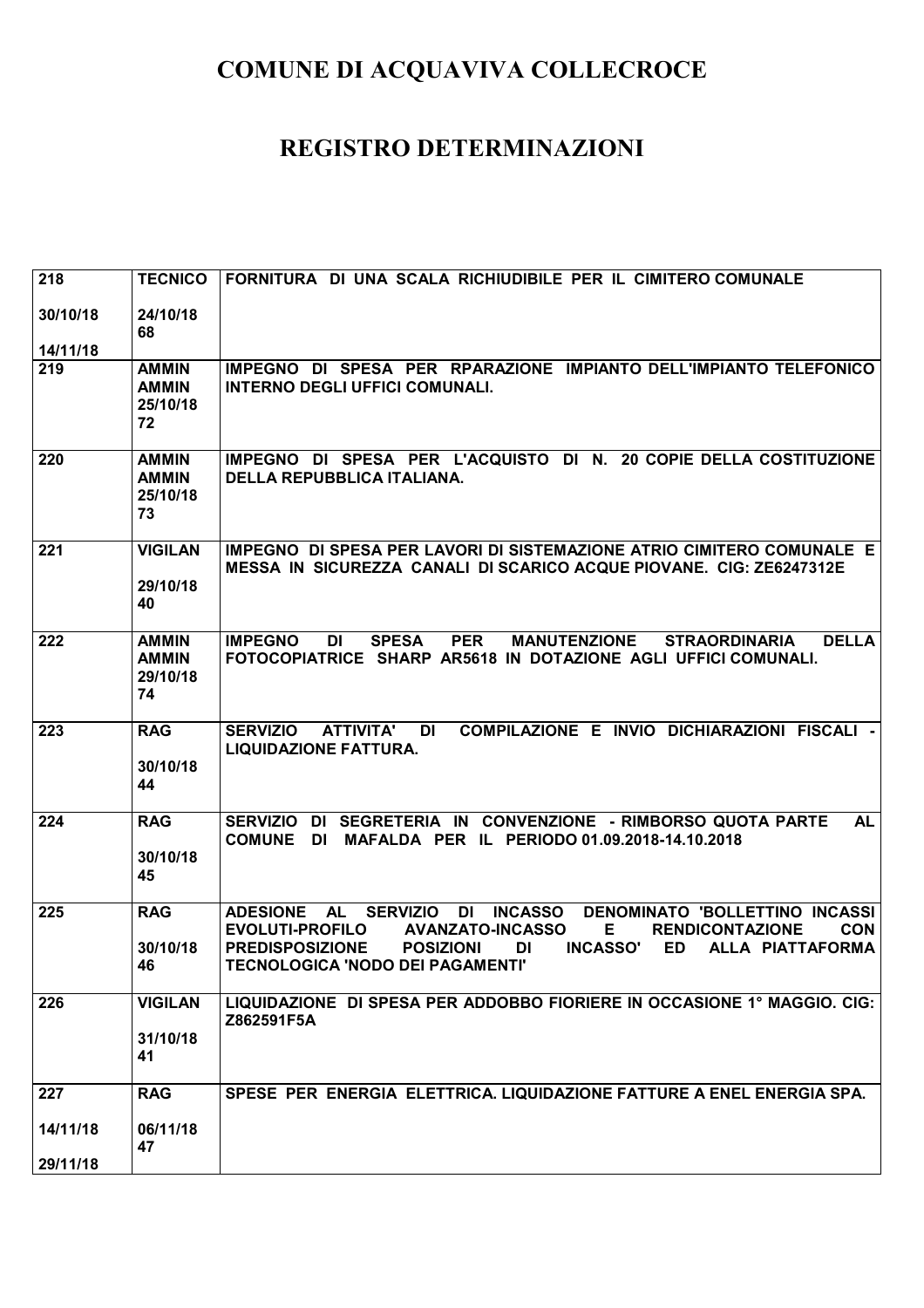| 228      | <b>RAG</b>     | CONSUMI PER RISCALDAMENTO LIQUIDAZIONE FATTURE A EON ENERGIA                                                                                     |
|----------|----------------|--------------------------------------------------------------------------------------------------------------------------------------------------|
|          | 06/11/18<br>48 |                                                                                                                                                  |
|          |                |                                                                                                                                                  |
| 229      | <b>TECNICO</b> | <b>LOCULI</b><br><b>REALIZZAZIONE</b><br><b>DEI</b><br>CIMITERIALI - LOTTO<br>N.4 - APPROVAZIONE 1°<br><b>S.A.L.</b>                             |
|          | 07/11/18<br>69 |                                                                                                                                                  |
| 230      | <b>TECNICO</b> | <b>DELLA</b><br><b>LAVORI</b><br><b>SISTEMAZIONE</b><br>STRADA DI ACCESSO AL DEPURATORE E<br>DI<br><b>VIABILITÀ VARIE</b>                        |
| 29/11/18 | 08/11/18<br>70 |                                                                                                                                                  |
| 14/12/18 |                |                                                                                                                                                  |
| 231      | <b>TECNICO</b> | <b>LOCULI</b><br>CIMITERIALI - LOTTO N.4 - LIQUIDAZIONE IN<br><b>DEI</b><br><b>REALIZZAZIONE</b><br><b>ACCONTO 1° S.A.L.</b>                     |
| 15/11/18 | 08/11/18<br>71 |                                                                                                                                                  |
| 30/11/18 |                |                                                                                                                                                  |
| 232      | <b>VIGILAN</b> | <b>SPESA</b><br>PER ACQUISTO<br><b>GASOLIO PER AUTOTRAZIONE. CIG:</b><br><b>LIQUIDAZIONE</b><br>DI<br>Z1925B5619                                 |
|          | 12/11/18<br>42 |                                                                                                                                                  |
| 233      | <b>AMMIN</b>   | DI MATERNITA' EROGATO DALL'INPS COSI' COME<br><b>CONCESSIONE</b><br><b>ASSEGNO</b>                                                               |
|          | <b>AMMIN</b>   | PREVISTO DALL'ART. 74 DEL DECRETO LEGISLATIVO N. 151 DEL 26/03/2001.                                                                             |
| 14/11/18 | 12/11/18       |                                                                                                                                                  |
| 29/11/18 | 75             |                                                                                                                                                  |
| 234      | <b>VIGILAN</b> | DI SPESA PER ACQUISTO MATERIALE IDRICO. CIG:Z6825B791E<br><b>IMPEGNO</b>                                                                         |
|          |                |                                                                                                                                                  |
|          | 12/11/18       |                                                                                                                                                  |
|          | 43             |                                                                                                                                                  |
| 235      | <b>VIGILAN</b> | <b>SPESA</b><br><b>PNEUMATICI.</b><br><b>IMPEGNO</b><br><b>PER</b><br><b>SOSTITUZIONE</b><br>Е<br><b>DEPOSITO</b><br>DI<br><b>CIG:Z6525B8BEB</b> |
| 15/11/18 | 13/11/18       |                                                                                                                                                  |
| 30/11/18 | 44             |                                                                                                                                                  |
| 236      | <b>VIGILAN</b> | IMPEGNO DI SPESA PER ACQUISTO CARICABATTERIAI PER LAVASCIUGA IN                                                                                  |
|          |                | DOTAZIONE PALESTRA COMUNALE. CIG: ZEF25BA559                                                                                                     |
|          | 13/11/18<br>45 |                                                                                                                                                  |
| 237      | <b>VIGILAN</b> | IMPEGNO E LIQUIDAZIONE PER FORNITURE VARIE AGLI UFFICI COMUNALI. CIG:                                                                            |
|          |                | Z8D25BEDF6                                                                                                                                       |
| 15/11/18 | 14/11/18<br>46 |                                                                                                                                                  |
| 30/11/18 |                |                                                                                                                                                  |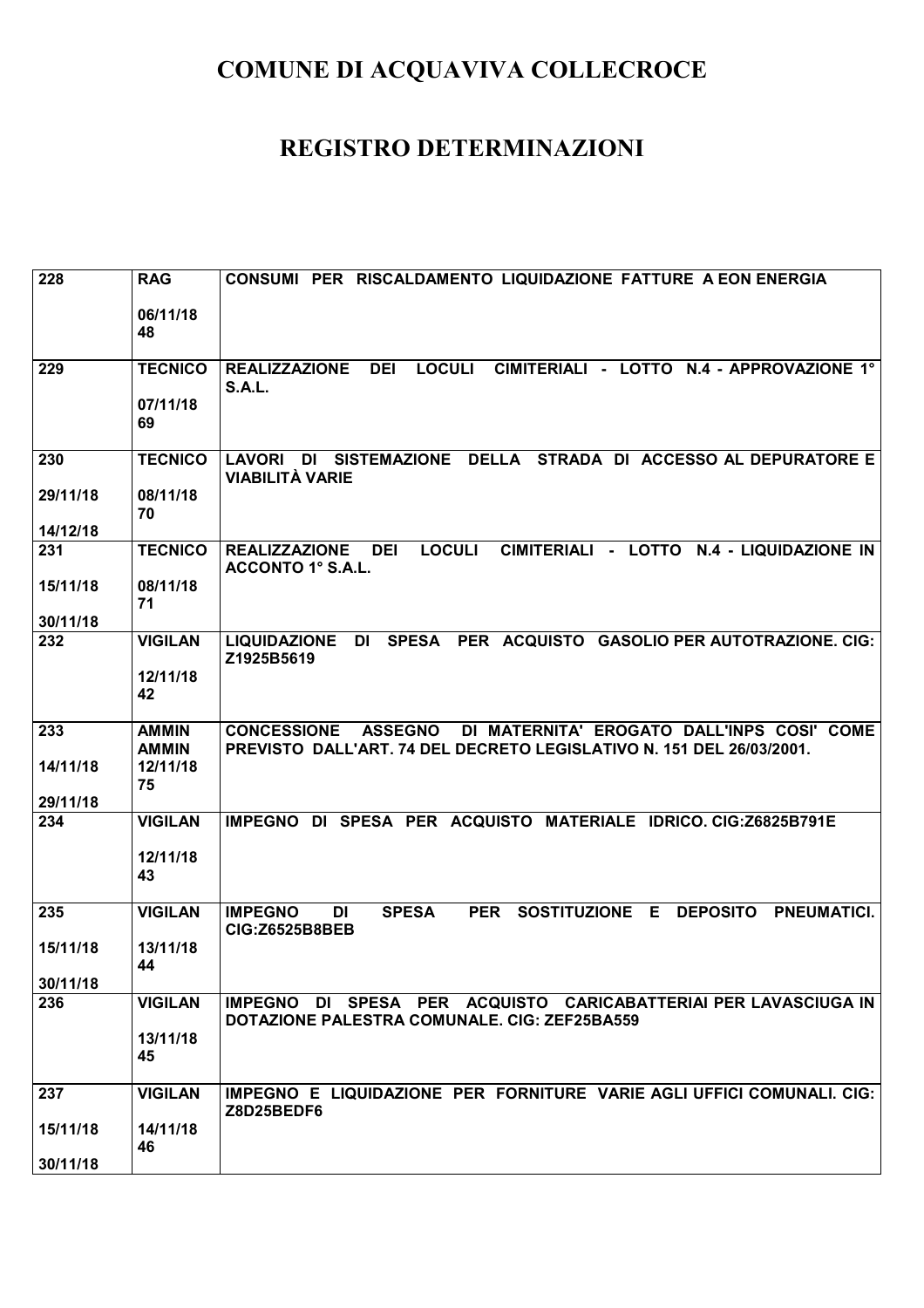| 238                  | <b>AMMIN</b><br><b>AMMIN</b><br>14/11/18<br>76 | SAEL - RIMBORSO COSTO DOMINIO INTERNET COMUNALE ANNO 2018.                                                               |
|----------------------|------------------------------------------------|--------------------------------------------------------------------------------------------------------------------------|
| 239                  | <b>TECNICO</b><br>15/11/18<br>72               | CONFERIMENTO CER 200108 C/O IMPIANTO DI TRATTAMENTO FOGLIA UMBERTO<br><b>SRL - LIQUIDAZIONE MESE DI OTTOBRE 2018</b>     |
| 240                  | <b>TECNICO</b>                                 | LIQUIDAZIONE ALLA GUGLIONESI AMBIENTE PER LO SMATIMENTO RSU NEL MESE<br><b>DI OTTOBRE 2018</b>                           |
| 28/11/18<br>13/12/18 | 15/11/18<br>73                                 |                                                                                                                          |
| 241                  | <b>TECNICO</b>                                 | DI UNA SCALA RICHIUDIBILE PER IL CIMITERO COMUNALE -<br><b>FORNITURA</b><br><b>LIQUIDAZIONE FATTURA</b>                  |
| 28/11/18             | 15/11/18<br>74                                 |                                                                                                                          |
| 13/12/18             |                                                |                                                                                                                          |
| 242                  | <b>AMMIN</b><br><b>AMMIN</b>                   | IMPEGNO E LIQUIDAZIONE DI SPESA PER LA FORNITURA DEI LIBRI DI TESTO AGLI<br>ALUNNI DELLA SCUOLA PRIMARIA A.S. 2018/2019. |
| 19/11/18             | 15/11/18<br>77                                 |                                                                                                                          |
| 04/12/18             |                                                |                                                                                                                          |
| 243                  | <b>VIGILAN</b><br>19/11/18<br>47               | IMPEGNO DI SPESA PER ACQUISTO DI N.2 CORONE PER COMMEMORAZIONE<br>CADUTI DELLE DUE GUERRE CIG: Z9825D1616                |
| 244                  | <b>VIGILAN</b>                                 | <b>IMPEGNO DI SPESA PER NOLEGGIO E INSTALLAZIONE LUMINARIE NATALIZIE.</b>                                                |
|                      | 21/11/18<br>48                                 |                                                                                                                          |
| 245                  | <b>TECNICO</b>                                 | STRAORDINARIA DELL'AUTOMEZZO N.U.<br><b>MANUTENZIONE</b><br><b>IVECO - TARGATO</b><br><b>CR583KL</b>                     |
| 28/11/18             | 21/11/18<br>75                                 |                                                                                                                          |
| 13/12/18             |                                                |                                                                                                                          |
| 246                  | <b>RAG</b>                                     | <b>LIQUIDAZIONE FATTURE A TEELCOM ITALIA SPA</b>                                                                         |
|                      | 21/11/18<br>49                                 |                                                                                                                          |
| 247                  | <b>RAG</b>                                     | RIMBORSO BUONI ALL'ECONOMO COMUNALE                                                                                      |
|                      | 21/11/18<br>50                                 |                                                                                                                          |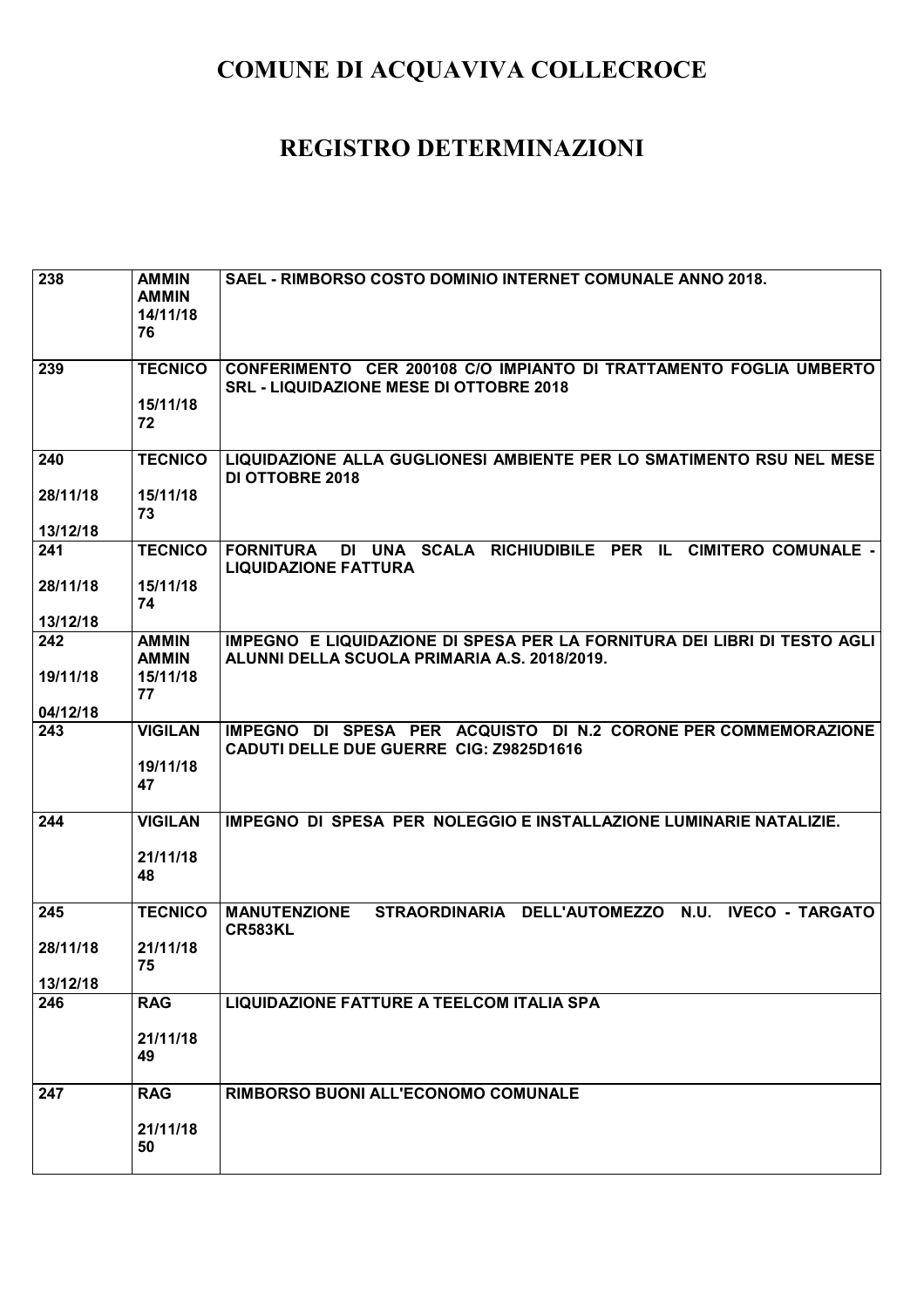| 248                  | <b>AMMIN</b><br><b>AMMIN</b>                   | SPESA PER GIORNATA DI FORMAZIONE IN MATERIA DI<br><b>IMPEGNO</b><br>DI<br><b>ANTICORRUZIONE E TRASPARENZA.</b>                                                                                   |
|----------------------|------------------------------------------------|--------------------------------------------------------------------------------------------------------------------------------------------------------------------------------------------------|
| 29/11/18             | 22/11/18<br>78                                 |                                                                                                                                                                                                  |
| 14/12/18             |                                                |                                                                                                                                                                                                  |
| 249                  | <b>AMMIN</b><br><b>AMMIN</b><br>22/11/18<br>79 | IMPEGNO E LIQUIDAZIONE PER LA FORNITURA DEI LIBRI DI TESTO AGLI ALUNNI<br>DELLA SCUOLA PRIMARIA A.S. 2018/2019.                                                                                  |
| 250                  | <b>AMMIN</b><br><b>AMMIN</b><br>22/11/18<br>80 | LIQUIDAZIONE DI SPESA RIGUARDANTE LA FORNITURA DEI REGISTRI DELLO<br><b>STATO CIVILE PER L'ANNO 2019.</b>                                                                                        |
| 251                  | <b>AMMIN</b><br><b>AMMIN</b><br>22/11/18<br>81 | RIMBORSO SPESE VIAGGI AL DIPEDENTE DEL COMUNE DI<br><b>LIQUIDAZIONE</b><br>MAFALDA SIG. GIUSEPPE MONTANO UTILIZZATO DA QUESTO COMUNE AI SENSI<br>DELL'ART. 1, COMMA 557 DELLA LEGGE N. 311/2004. |
| 252                  | <b>TECNICO</b>                                 | PIANO STRAORDINARIO TUTELA E GESTIONE DELLA RISORSA IDRICA<br><b>A.P.Q.</b><br><b>REGIONE</b><br><b>MOLISE</b><br>INTERVENTO DI ADEGUAMENTO DELL'IMPIANTO<br>DI I                                |
| 29/11/18             | 26/11/18<br>76                                 | DEPURAZIONE COMUNALE. APPROVAZIONE SPESE ALLO STATO FINALE                                                                                                                                       |
| 14/12/18             |                                                |                                                                                                                                                                                                  |
| 253                  | <b>TECNICO</b>                                 | EVENTI SISMICI DEL 14/16.08.2018 E SUCCESSIVI - INCARICO DI SUPPORTO<br>ALL'UFFICIO TECNICO - LIQUIDAZIONE ACCONTO                                                                               |
| 29/11/18             | 26/11/18<br>77                                 |                                                                                                                                                                                                  |
| 14/12/18             |                                                |                                                                                                                                                                                                  |
| 254                  | <b>AMMIN</b>                                   | PIANO STRAORDINARIO TUTELA E GESTIONE DELLA RISORSA IDRICA<br>A.P.Q.<br><b>REGIONE</b><br>INTERVENTO DI ADEGUAMENTO DELL'IMPIANTO<br><b>MOLISE</b><br>$\blacksquare$<br>DI I                     |
| 03/12/18<br>18/12/18 | 29/11/18<br>82                                 | DEPURAZIONE COMUNALE - RICONOSCIMENTO SOMME AL RUP                                                                                                                                               |
| 255                  | <b>AMMIN</b>                                   | REGOLAMENTO EUROPEO PRIVACY UE 2016/679 - GENERAL DATA PROTECTION                                                                                                                                |
|                      | <b>AMMIN</b>                                   | REGULATION (GDPR). IMPEGNO DI SPESA PER AFFIDAMENTO INCARICO.                                                                                                                                    |
| 18/12/18             | 03/12/18<br>83                                 |                                                                                                                                                                                                  |
| 02/01/19             |                                                |                                                                                                                                                                                                  |
| 256                  | <b>RAG</b><br><b>RAG</b><br>03/12/18<br>51     | RIVERSAMENTO ARRETRATI TEFA ALLA PROVINCIA DI CAMPOBASSO.                                                                                                                                        |
| 257                  | <b>AMMIN</b>                                   | <b>DOCU-FILM</b><br><b>SULLE</b><br><b>PROGETTO</b><br><b>MINORANZA</b><br><b>LINGUISTICHE CROATO-</b>                                                                                           |
| 13/12/18<br>28/12/18 | <b>AMMIN</b><br>05/12/18<br>84                 | ALBANESI PRESENTI STORICAMENTE IN MOLISE - IMPEGNO DI SPESA.                                                                                                                                     |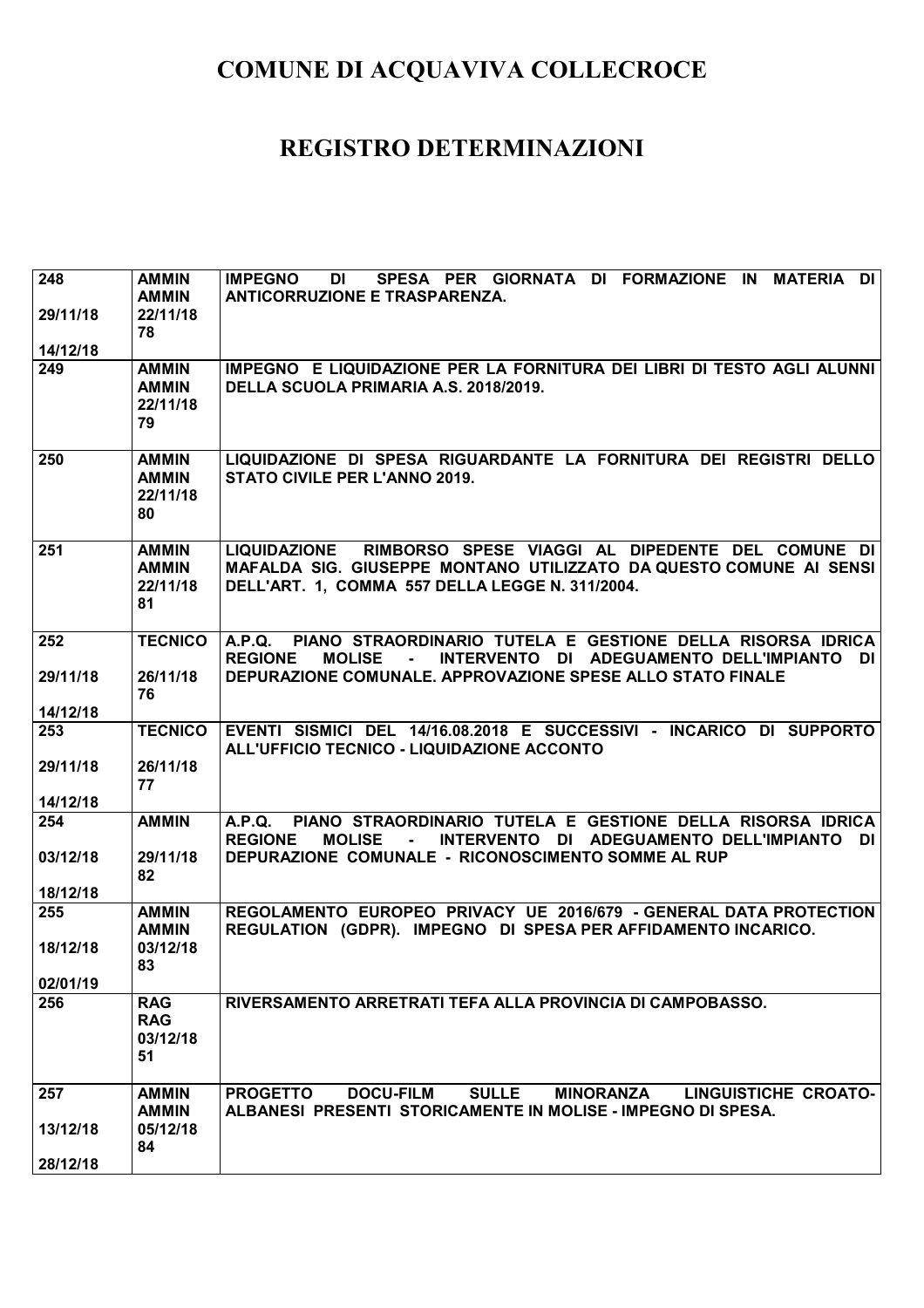| 258                         | <b>AMMIN</b><br><b>AMMIN</b><br>06/12/18<br>85 | LIQUIDAZIONE DI SPESA RIGUARDANTE LA MANUTENZIONE STRAORDINARIA<br>DELLA FOTOCOPIATRICE SHARP AR5618 IN DOTAZIONE AGLI UFFICI COMUNALI.                                                            |
|-----------------------------|------------------------------------------------|----------------------------------------------------------------------------------------------------------------------------------------------------------------------------------------------------|
| 259                         | <b>AMMIN</b><br><b>AMMIN</b><br>06/12/18<br>86 | LIQUIDAZIONE DI SPESA RIGUARDANTE LA FORNITURA DI N. 20 COPIE DELLA<br><b>COSTITUZIONE DELLA REPUBBLICA ITALIANA.</b>                                                                              |
| 260                         | <b>AMMIN</b><br><b>AMMIN</b><br>06/12/18<br>87 | SPESA RELATIVA ALLA FORNITURA DI PRODOTTI PER LA<br><b>LIQUIDAZIONE</b><br>DI<br>PULIZIA DEGLI STABILI COMUNALI.                                                                                   |
| 261                         | <b>VIGILAN</b><br>10/12/18<br>49               | IMPEGNO DI SPESA PER PIANO DI IGIENE URBANA ANNO 2018, CIG:ZB522313E1                                                                                                                              |
| 262                         | <b>VIGILAN</b><br>10/12/18<br>50               | SPESA PER DISINFESTAZIONE ANTILARVALE E ADULTICIDA. CIG:<br>IMEGNO DI<br>Z84253DBA6                                                                                                                |
| 263                         | <b>VIGILAN</b><br>10/12/18<br>51               | LIQUIDAZIONE DI SPESA PER RIPARAZIONE PNEUMATICO PALA MECCANICA.<br><b>CIG:780247A0EA</b>                                                                                                          |
| 264                         | <b>VIGILAN</b><br>10/12/18<br>52               | IMPEGNO DI SPESA PER ACQUISTO N.2 BATTERIE MOTRICI PER LAVASCIUGA IN<br>DOTAZIONE PALESTRA COMUNALE. CIG: Z03253A05E                                                                               |
| 265                         | <b>VIGILAN</b><br>10/12/18<br>53               | DI SPESA PER<br>ACQUISTO CARICABATTERIAI PER LAVASCIUGA IN<br><b>IMPEGNO</b><br>DOTAZIONE PALESTRA COMUNALE. CIG: ZEF25BA559                                                                       |
| 266                         | <b>AMMIN</b><br><b>AMMIN</b><br>10/12/18<br>88 | PER RECUPERO CREDITO CONTRATTO DI CONCESSIONE<br><b>CONTROVERSIA</b><br>GESTIONE CASA DI RIPOSO CARDINALE SEPER - LIQUIDAZIONE SECONDO<br>ACCONTO AL DIFENSORE DEL COMUNE DI ACQUAVIVA COLLECROCE. |
| 267<br>18/12/18<br>02/01/19 | <b>VIGILAN</b><br>11/12/18<br>54               | IMPEGNO DI SPESA PER VESTIARIO PERSONALE ESTERNO. CIG: Z97228DA2F                                                                                                                                  |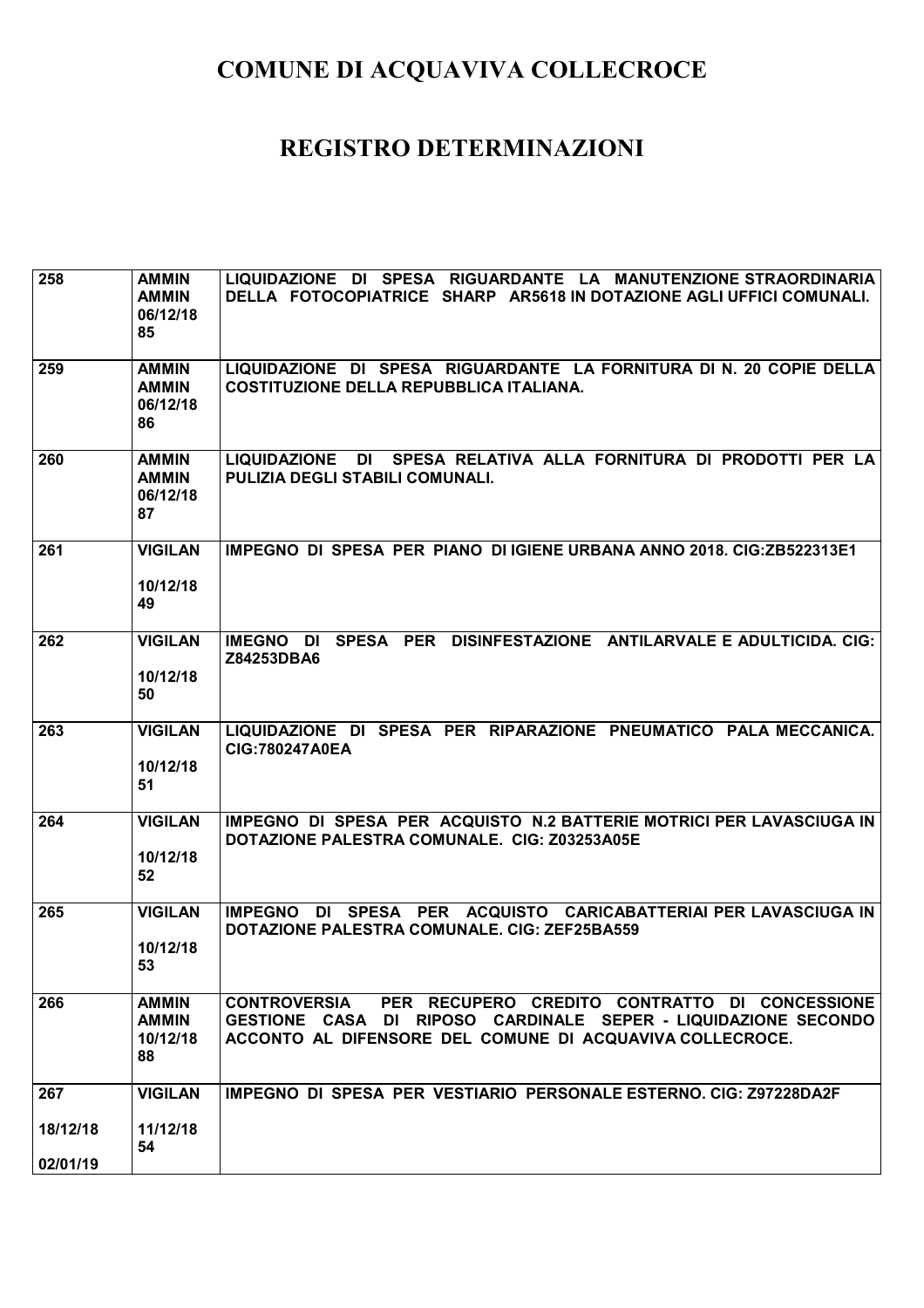| 268                  | <b>VIGILAN</b>                                 | IMPEGNO DI SPESA PER ACQUISTO MATERIALE IDRICO. CIG:Z6825B791E                                                                                   |
|----------------------|------------------------------------------------|--------------------------------------------------------------------------------------------------------------------------------------------------|
| 18/12/18             | 11/12/18<br>55                                 |                                                                                                                                                  |
| 02/01/19             |                                                |                                                                                                                                                  |
| 269                  | <b>VIGILAN</b>                                 | IMPEGNO DI SPESA PER ACQUISTO DI N.2 CORONE PER COMMEMORAZIONE<br>CADUTI DELLE DUE GUERRE CIG: Z9825D1616                                        |
|                      | 11/12/18<br>56                                 |                                                                                                                                                  |
| 270                  | <b>VIGILAN</b>                                 | E LIQUIDAZIONE PER SOSTITUZIONE VASO ESPANSIONE CALDAIA<br><b>IMPEGNO</b><br>CAMPO SPORTIVO. CIG: Z962627EF3                                     |
| 18/12/18<br>02/01/19 | 11/12/18<br>57                                 |                                                                                                                                                  |
| 271                  | <b>VIGILAN</b>                                 | <b>IMPEGNO</b><br><b>SPESA</b><br><b>PER</b><br><b>SOSTITUZIONE</b><br>Е<br><b>DEPOSITO</b><br><b>PNEUMATICI.</b><br>DI<br>CIG:Z6A24D4323        |
|                      | 11/12/18<br>58                                 |                                                                                                                                                  |
| 272                  | <b>VIGILAN</b>                                 | <b>IMPEGNO</b><br><b>SPESA</b><br><b>PER</b><br><b>SOSTITUZIONE</b><br>Е<br><b>DEPOSITO</b><br><b>PNEUMATICI.</b><br>DI<br><b>CIG:Z6525B8BEB</b> |
|                      | 11/12/18<br>59                                 |                                                                                                                                                  |
| 273                  | <b>TECNICO</b>                                 | LAVORI DI 'SISTEMAZIONE DEI DISSESTI IDROGEOLOGICI IN C.DA MACCHIONE -<br>SELVALONGA' - LIQUIDAZIONI ALLO STATO FINALE                           |
| 13/12/18             | 12/12/18<br>78                                 |                                                                                                                                                  |
| 28/12/18             |                                                |                                                                                                                                                  |
| 274                  | <b>TECNICO</b>                                 | CIMITERIALI - LOTTO<br><b>LOCULI</b><br><b>REALIZZAZIONE</b><br><b>DEI</b><br>N.4 - LIQUIDAZIONE<br><b>SECONDO ACCONTO AL 1° S.A.L.</b>          |
| 13/12/18<br>28/12/18 | 12/12/18<br>79                                 |                                                                                                                                                  |
| 275                  | <b>TECNICO</b>                                 | STRAORDINARIA DELL'AUTOMEZZO N.U.<br><b>IVECO - TARGATO</b><br><b>MANUTENZIONE</b>                                                               |
|                      | 12/12/18                                       | <b>CR583KL - LIQUIDAZIONI FATTURE</b>                                                                                                            |
|                      | 80                                             |                                                                                                                                                  |
| 276                  | <b>AMMIN</b><br><b>AMMIN</b><br>12/12/18<br>89 | DI MATERNITA' EROGATO DALL'INPS COSI' COME<br><b>CONCESSIONE ASSEGNO</b><br>PREVISTO DALL'ART. 74 DEL DECRETO LEGISLATIVO N. 151 DEL 26/03/2001. |
| 277                  | <b>AMMIN</b><br><b>AMMIN</b><br>12/12/18<br>90 | LIQUIDAZIONE PER SERVIZIO DI MANUTENZIONE E AGGIORNAMENTO SITO WEB<br><b>COMUNALE - 2° SEMESTRE 2018.</b>                                        |